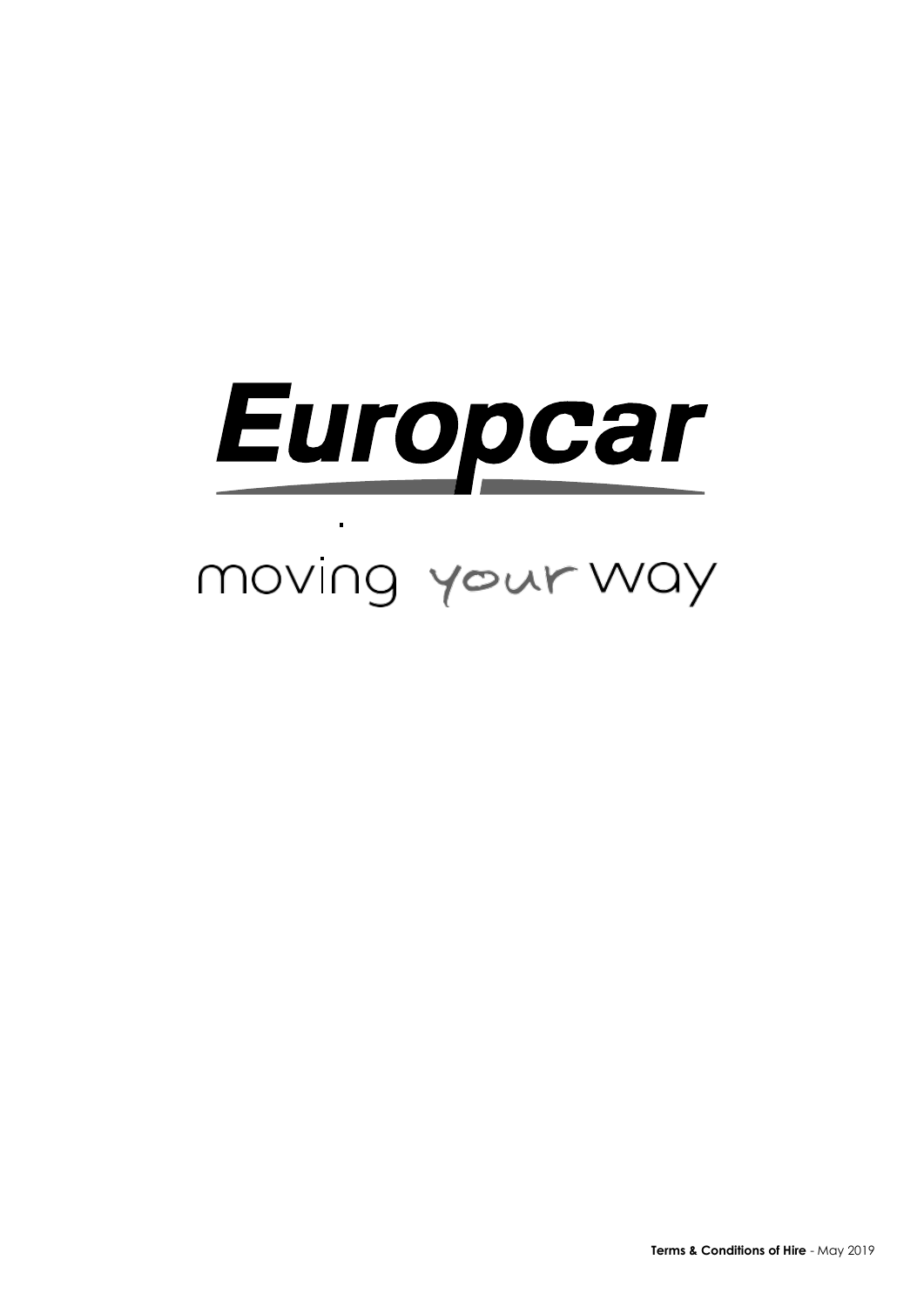#### **Table of contents**

- 1. To whom do the rental terms and conditions apply?
- 2. Who can rent and who can drive?
- 3. Where can I drive a vehicle?
- 4. What type of vehicle can be rented and for what purpose?
- 5. What are my obligations toward the vehicle?
- 6. What services are included if I rent a vehicle only?
- 7. What other ancillary services are available that are not included in my rental?
- 8. What is included in the price I pay?
- 9. What are the other fees / charges that I may have to pay?
- 10. What should I pay attention to when I pick up the vehicle?
- 11. What will happen when I return the vehicle?
- 12. Damage to the vehicle
- 13. What is expected of me regarding the vehicle maintenance?
- 14. What should I do in case of accident or mechanical breakdown?
- 15. When shall I receive my invoice and pay for the rental?
- 16. What if I want to cancel or modify my booking?
- 17. What if I want to extend my Hire Period?
- 18. What is the fuel policy?
- 19. How is Europcar protecting and using my personal information?
- 20. Are the vehicles equipped with a tracker?
- 21. What happens in case of dispute related to my rental?
- 22. Is there a code of conduct applicable to the car rental industry?
- 23. General
- 24. Insurance and protection provisions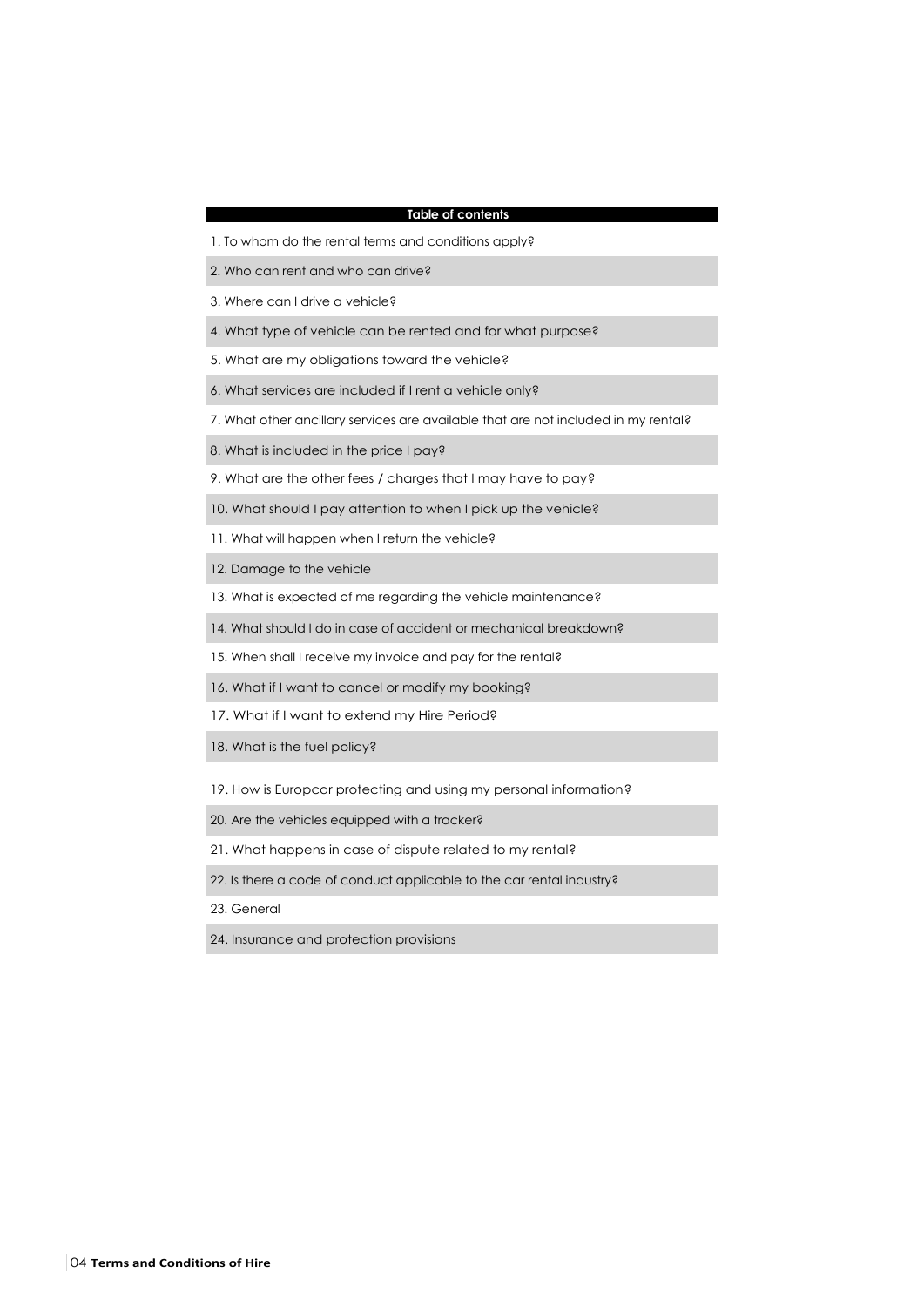

#### **Thank you for renting with Europcar**

We are Executive Trust Limited trading as Europcar Mobility Group Ireland (herein referred to as "Europcar"). We are a private limited company registered in Ireland under company number 22423 and our registered office is at 35 Northwood Court, Northwood Business Park, Santry, Dublin 9, Ireland.

In accordance with these Terms and Conditions of Hire ('**T&Cs**') we will have the following obligations:

- A. to rent a Vehicle (either a car or a van which will be the same as or similar to the vehicle that you specify in your booking) plus any requested Accessories (general accessories which form part of the Vehicle, such as, for example, locking wheel nuts, parcel shelves and boot covers, and items added to the Vehicle by us, such as booster cushion, child seats and satellite navigation units) to you (being the person named in the Rental Agreement (as defined below) and the person who signs it) for the period of time that is specified in the Rental Agreement and which shall not exceed 35 days (the "**Hire Period**").
- B. to provide certain ancillary services with all of our rentals and to offer you other ancillary services or products which are available at an extra cost.

The relationship between you and Europcar is governed by these T&Cs together with the following documents which, once you have signed the Rental Agreement, will form a legally binding contract between us and will govern your use of the Vehicle during the Hire Period:

- i. the booking confirmation email (where you have prebooked your rental online or through our reservation centres);
- ii. the Rental Agreement including, if applicable, its specific conditions which is the document you sign at the time of checkout or the first day of rental;
- iii. the Tariff Guide to additional costs;

In case of any conflict between any of the documents comprising the Contract then these T&Cs will take priority

If you are a company or other organisation for which a credit account has been opened the contractual documentsforming the Contract between us must be read in conjunction with any corporate agreement that may exist between the parties. In the event of any inconsistencies the provisions of the corporate agreement will prevail.

If any provisions contained in these T&Cs and/or any of the contractualdocumentslistedabovearefoundbyanycourtor relevant authority to be unlawful, invalid or unenforceable, the remaining provisions shall not be affected and will remain in full force and effect.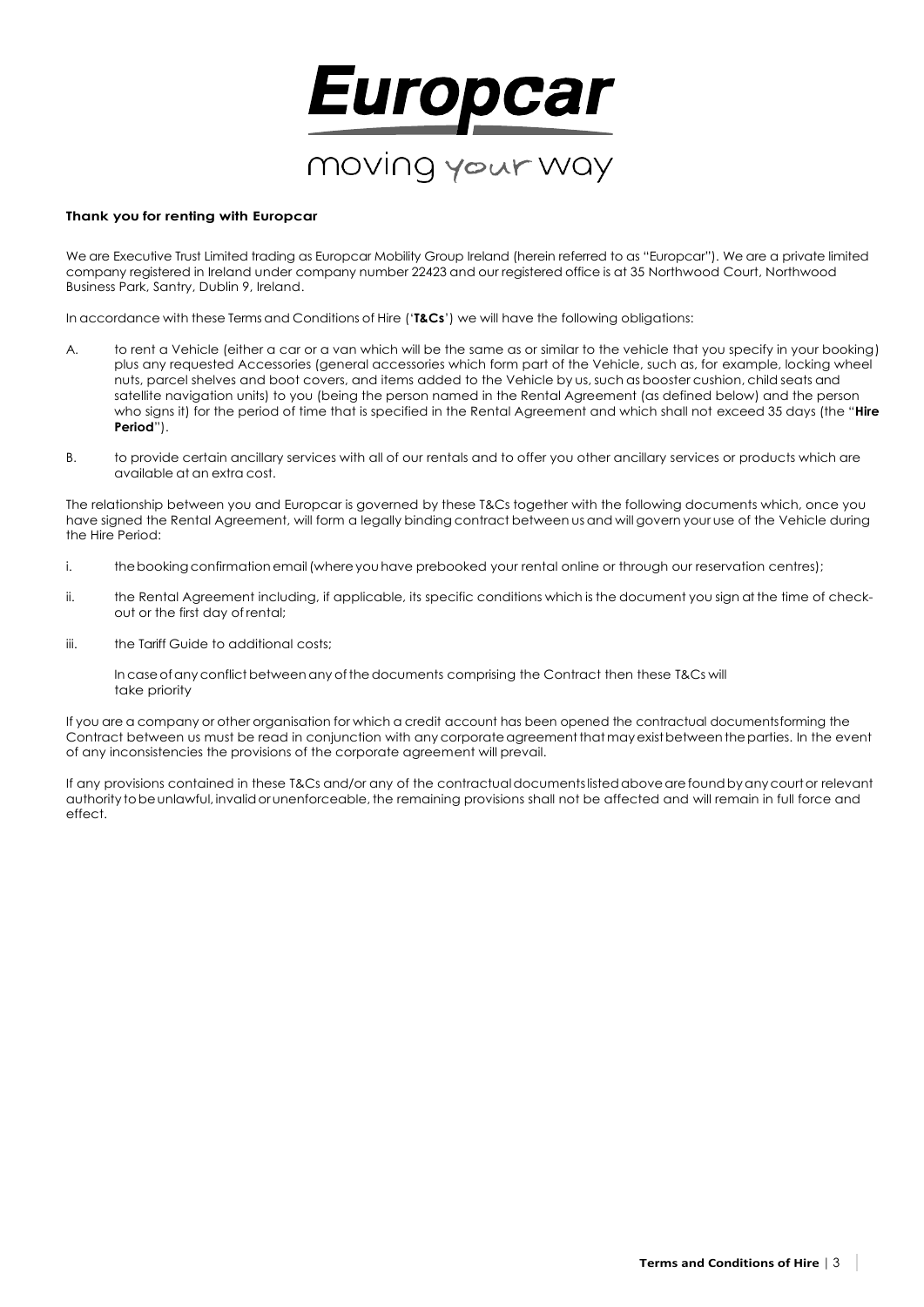#### **1. TO WHOM DO THE RENTAL TERMS AND CONDITIONS APPLY?**

These T&Cs will apply to:

- 1.1. you because you are the person who is paying for the rental and any associated costs and you may also be a driver;
- 1.2. any other driver who is expressly named on the Rental Agreement and who is therefore authorised to drive the Vehicle;
- 1.3. a driver (a "**Referred Driver**") named on a Rental Agreement that records the hirer's name as an insurer, bodyshop, dealership or recovery agency (eg., the RAC or AA or similar).

All persons named in the Rental agreement are jointly and severally liable for payment of sums due under the contract.

#### **2.** WHO CAN RENT AND WHO CAN DRIVE?

#### **2.1. Who can rent?**

- Any person who:
- **2.1.1.** islegally capable of entering into a legally binding contract and is prepared to accept responsibility for the Vehicle throughout the Hire Period; **and**
- 2.1.2. has the means to pay for the hire of the Vehicle and any associated costs that will be accepted by us (see table below); **and**

| Payment<br>method                         |                 |  |  |  |
|-------------------------------------------|-----------------|--|--|--|
| Cash                                      | Not accepted    |  |  |  |
| Cheques                                   | Not accepted    |  |  |  |
| Credit Cards                              | Accepted always |  |  |  |
| Debit Cards                               | Not accepted    |  |  |  |
| Accredited, prepaid or<br>preloaded cards | Not accepted    |  |  |  |
| <b>Hire Vouchers</b>                      | Accepted always |  |  |  |

2.1.3. provides valididentificationdocumentsasindicated in the table below so that we can verify their identity and approve them for rental.

| <b>Documents required</b>                       |                                                                 |  |  |  |
|-------------------------------------------------|-----------------------------------------------------------------|--|--|--|
| ID                                              | Optional                                                        |  |  |  |
| Passport                                        | Optional                                                        |  |  |  |
| Driving Licence                                 | Mandatory                                                       |  |  |  |
| 2 utility bills or return flight<br>information | see details below regarding<br>verifying<br>your identity below |  |  |  |

#### **2.2. Verifying and approving your identity for rental:**

2.2.1. Before we can let you hire a Vehicle from us, in addition to providing photographic ID (e.g. driving licence), we may request either 2 utility bills dated within 3 months of the pickup date or return flight confirmation details. Utility bills must confirm your home address as per your licence. If you can't provide such documents when we ask you for them, we won't be able to hire a vehicle to you.

#### **2.3. Who can drive the Vehicle? (the "Driver")**

The Driver of a Vehicle will be any physical person who is deemed by usto be authorised todrive the Vehicle because they comply with all the following requirements: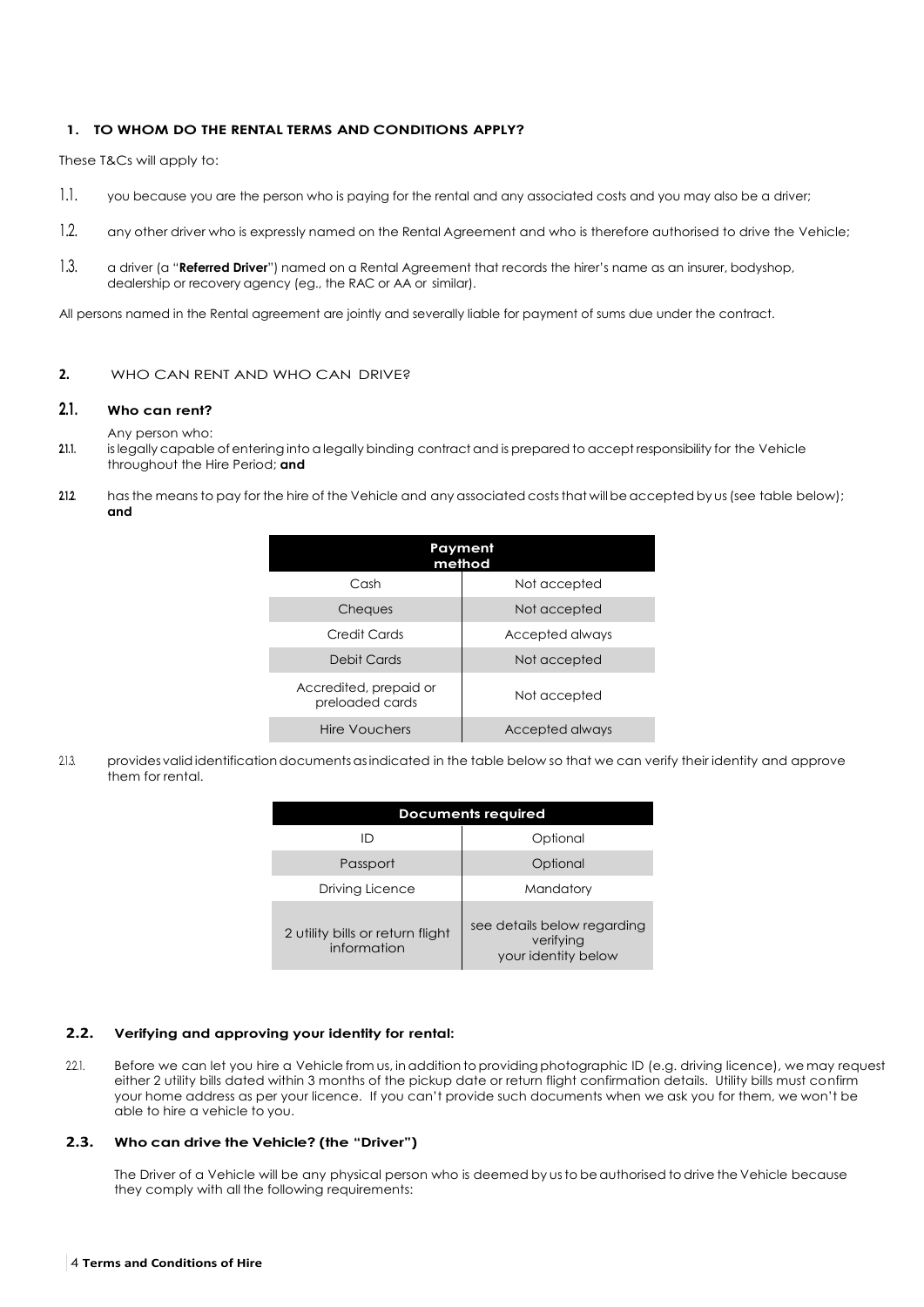- 2.3.1. they are expressly mentioned and fully identified on the Rental Agreement as either the hirer or an additional driver or a Referred Driver;
- 2.3.2. they have provided a valid driving licence and a valid identification document according to the requirements of section 2.2 above; and
- 2.3.3. they hold a full and valid driving licence:
	- Drivers must be in possession of a full, unendorsed driving licence which they have held for at least **2 YEARS** prior to the commencement of the rental. Licences must be produced at the rental location at the time of collection. Drivers must be in possession of their licence at all times when driving the vehicle. Certain minor endorsements may be accepted – please check with Central Reservations BEFORE making a booking.
	- Licences must be from the country of permanent residence. NON-EU/EEA driving licences cannot be accepted if the holder has been resident in Ireland for more than 12 months.
	- Holders of UK, US, Canadian, Australian, New Zealand and all EU member states are NOT required to supply an International Driving Permit (IDP). International Driving Permits, where required, MUST BE accompanied by the original domestic licence of the driver. This is clearly stated on the international permit. An International permit presented without the domestic licence, will not be accepted.
	- **UK driving Licence holders:** must provide validation of their driving record each time they hire a Vehicle from us and will need to use the DVLA online service "Share Driving Licence" to view and createa one-time passcode. Each Drivershould go to **https:/[/www.gov.uk/view-driving-licence](http://www.gov.uk/view-driving-licence)** where she/he will be asked to submit his/her driving licence number, National Insurance number and home postcode. The passcode, **which will be valid for a maximum period of 21 days from the point it is generated**, must be presentedto us and still be valid when picking up any Vehicle from us.

and

2.3.4. they comply with the minimum licence eligibility requirements:

• At the commencement of rental, drivers must meet the requirement for licence eligibility. If the number of years is 8, this does not mean that the driver must have held their licence for 8 years - it means they must have been eligible to hold their licence for 8 years

| For this car group                 | drivers must have been eligible to hold a<br>driving licence for the following number of<br>years |
|------------------------------------|---------------------------------------------------------------------------------------------------|
| MBMN/MDMN/EBMN/EDMN/CDMN/CDMR/CDMD |                                                                                                   |
| IDMN/IDMR/IDMD/CWMR/IWMR/IFMR/IFMD | 8 years                                                                                           |
| EDAN/CDAN/CDAR/IDAN/IDAR/IDAD/IFAR |                                                                                                   |
|                                    |                                                                                                   |
| FDMR/SVMN/SVMR/FVMR                | 11 years                                                                                          |
| FDAR/SVAN/SVAR/FVAR/PDAR           |                                                                                                   |

| For driving licences issued in <b>USA and Canada</b> | drivers must have been eligible to hold a<br>driving licence for the following number of<br>vears |
|------------------------------------------------------|---------------------------------------------------------------------------------------------------|
| MBMN/MDMN/EBMN/EDMN/CDMN/CDMR/CDMD                   |                                                                                                   |
| IDMN/IDMR/IDMD/CWMR/IWMR/IFMR/IFMD                   | 9 years                                                                                           |
| EDAN/CDAN/CDAR/IDAN/IDAR/IDAD/IFAR                   |                                                                                                   |
|                                                      |                                                                                                   |
|                                                      |                                                                                                   |

| FDMR/SVMN/SVMR/FVMR      | 12 years |
|--------------------------|----------|
| FDAR/SVAN/SVAR/FVAR/PDAR |          |

<sup>2.3.5.</sup> **Drivers aged 75 and over:**will need to provide a PRINTED medical certificate/letter which states that they are fit to drive and a letter from their insurance company stating that they are currently driving and have not had an accident within the last 5 years. This information must be received at least 5 working days in advance of your rental and must be dated within 3 months of the pickup date.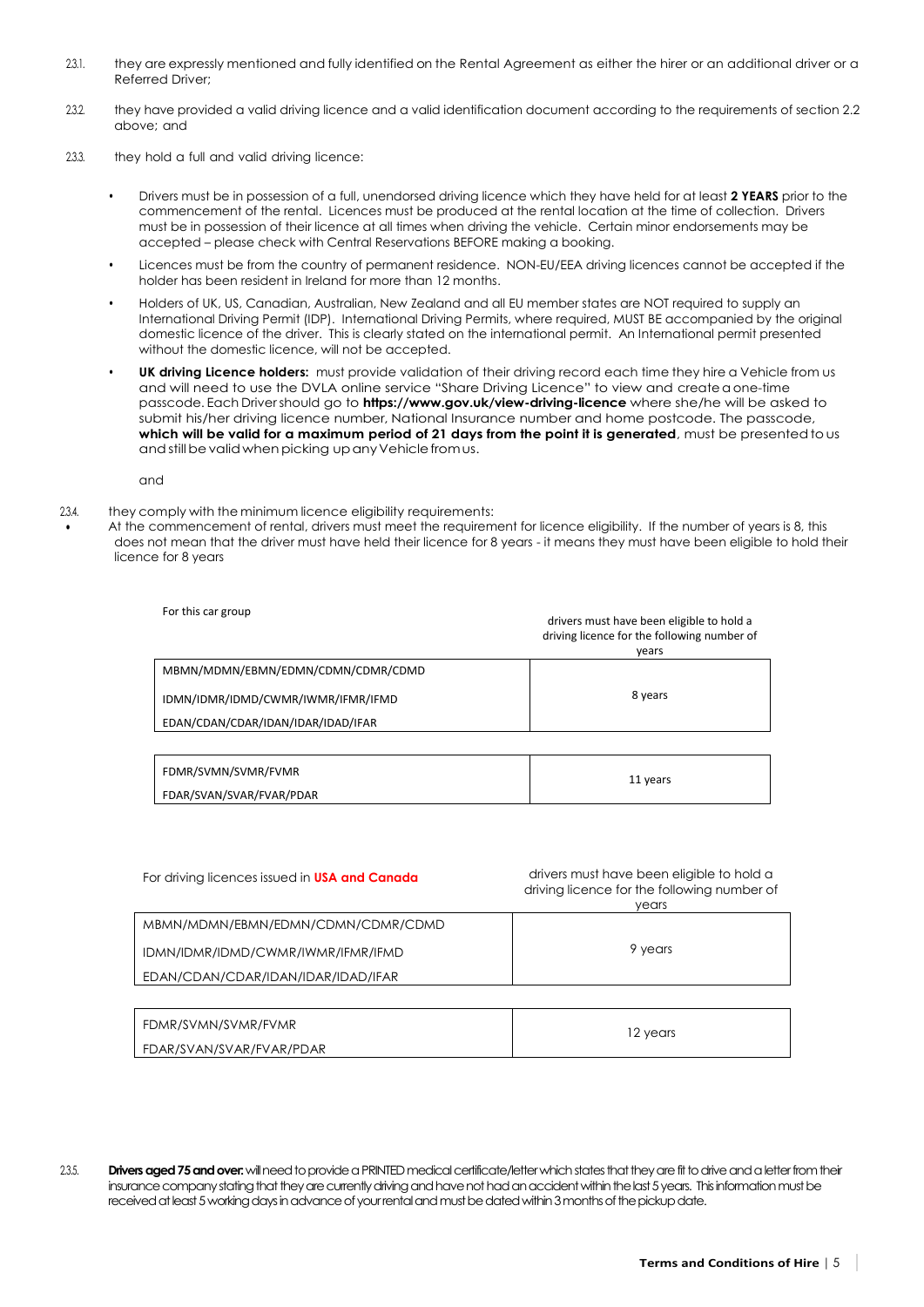#### **2.4. Who cannot drive the Vehicle? (an 'unauthorised driver')**

- 2.4.1. Any person that is **not** expressly mentioned or identified on the Rental Agreement as a Driver (see section 2.3 above); and
- 2.4.2. Any person who cannot provide valid identification documents as indicated in sections 2.1.3 and 2.2 and 2.3 above.
- 2.4.3. An unauthorised driver will not be covered by any of the insurance or protection products we offer. Only third-party liability insurance (compulsoryprotection) will apply.
- 2.4. If you allow an unauthorised driver to drive the Vehicle, then you are considered to be in breach of the Contract, and you will be responsible for any consequences that may arise as a result. This will include compensating us for any damage causedby you and/or the unauthorised driver.
- 2.4.5. We expressly reserve the right to refuse to supply a vehicle, even in the event that the Rental Agreement has been signed and the Hire Charges and/or Deposit paid by the Renter, and shall be under no obligation to tender an explanation to the renter for so doing. In such an event we shall be under no liability to compensate or indemnify the renter for any expenses or consequential loss or damage. In the event of us refusing to supply a vehicle, all deposits and hire charges shall be refunded to the renter within 24 hours of such notification, except in the event of damage.

#### **3. WHERE CAN I DRIVE A VEHICLE?**

- 3.1. You must not take our Vehicle (nor permit the Vehicle to be taken) outside the island of Ireland ("**the Territory**") without obtaining our prior written consent.
- 3.2. Travel from the Republic of Ireland into Northern Ireland: all Vehicles retained on our fleet in the Republic of Ireland are fitted with electronic devices which tell us if a Vehicle has crossed the border from the Republic into Northern Ireland. If, during your Hire Period, the device confirms that you have driven the Vehicle across the border without our prior knowledge and consent then we will let you know immediately by email or text that the device has alerted us to your border crossing and give you advance warning that we reserve the right to charge you for the cost of the Cross-Border Travel when you return the Vehicle to us at the end of the Hire Period.
- $3.3.$  If you do take a Vehicle abroad without our permission, a penalty of  $65,000$  will apply to your rental.

#### **4. WHAT TYPE OF VEHICLE CAN BE RENTED AND FOR WHAT PURPOSE?**

You can rent either a passenger car or a van and you must drive the Vehicle in accordance with its intended use as follows:

- 4.1. passenger carsare intended forthe carriage of varying numbers of people (depending on the manufacturer's recommendations);and
- 4.2. vans may be used for the carriage of goods up to the identified weight limit

#### **5. WHATARE MY OBLIGATIONS TOWARD THE VEHICLE?**

When renting a Vehicle from us both you and/or any Driver or Referred Driver (each of whom, for the purposes of this section, will be included in the term 'you') must comply with the following obligations:

- 5.1 Return the Vehicle and its keys, Accessories and documentation to us at the return station identified in the Rental Agreement;
- 5.2 by the expiry time and on the date specified on the Rental Agreement, noting that we allow you a grace period of 29 minutes (within branch hours) after the expiry time and date (please see sections 5.12 and 11.1.5 below); and
- 5.3 in the condition that we provided them to you at the start of the Hire Period, subject to any fair wear and tear.; and
- 5.4 with a full tank of fuel unless you have purchased our 'Prepaid Fuel Option'.
- 5.5 If you do not return the Vehicle as stipulated in this section 5.1 then we will take all necessary measures outlined in these T&Cs and, in particular, in its section 11 (What will happen when I return the Vehicle?).
- 5.6 Drive the Vehicle in accordance with all applicable road traffic laws and regulations and ensure that you are familiar with all relevant local laws and driving regulations.
- 5.7 Ensure that any luggage or goods transported in the Vehicle are secured to the extent they will not cause damage to the Vehicle or cause risk to any passengers or to any third party or to any third-party property.
- 5.8 Treat the Vehicle with due care and respect and make sure that it is always locked and protected by its anti- theft devices

#### 6 **Terms and Conditions of Hire**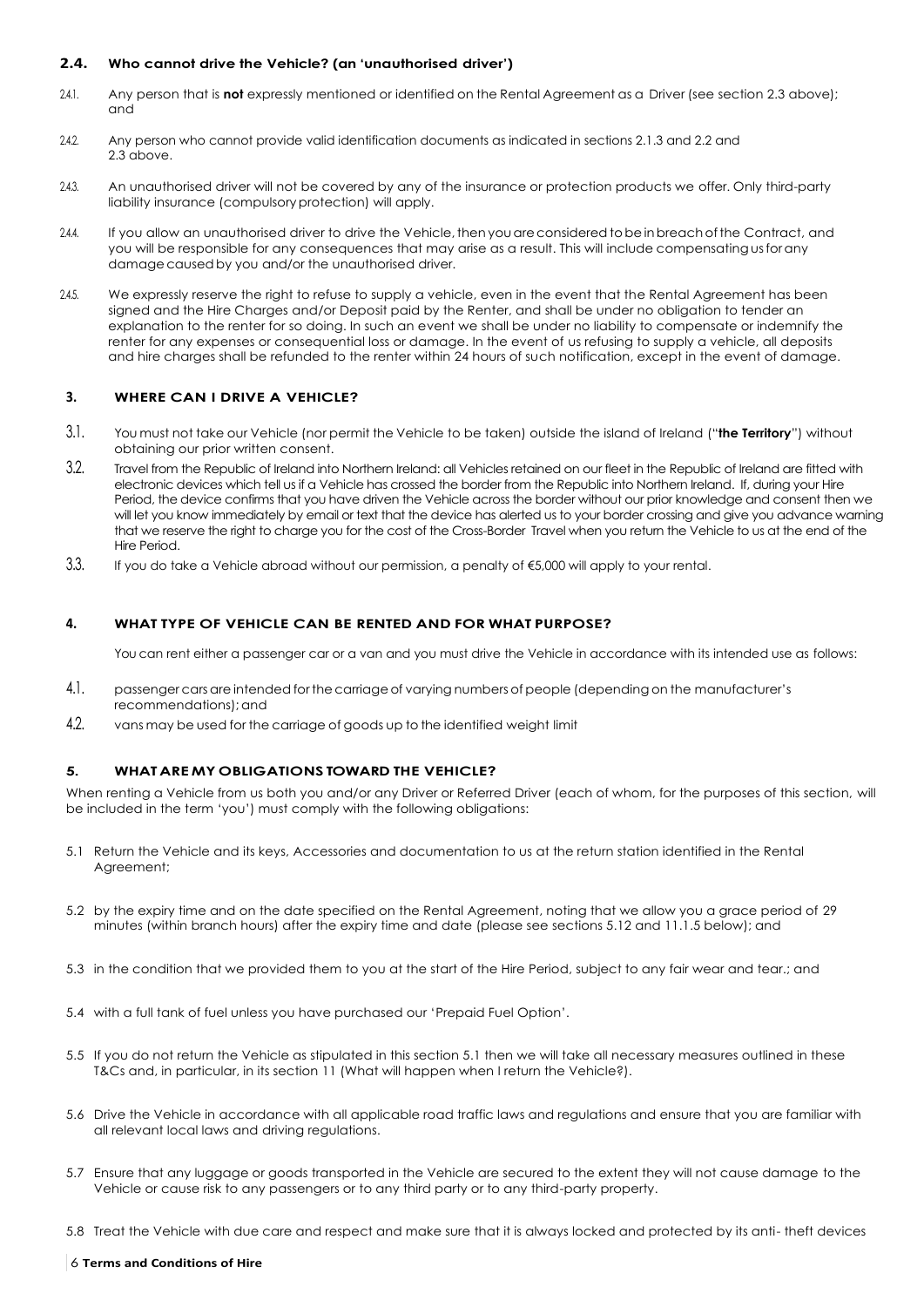when it is parked or left unattended.

- 5.9 Never drive the Vehicle whilst you are under the influence of alcohol, hallucinatory drugs, narcotics, barbiturates, other illegal drugs or any other substance (whether legal or illegal) that is liable to impair your driving ability.
- 5.10 Not fit any roof or bike rack or any tow bar nor allow anyone else to do so. If these are already fitted you must not (nor allow anyone to) modify them. You must not fit winter tyres (nor allow anyone to do so) or make any other modifications to the Vehicle without our prior written consent. You will be responsible (even if we give consent) for any damage caused by the fitting of winter tyres or subsequent exchange to normal tyres or for any other modification
- 5.11 Not smoke in the Vehicle nor allow anybody else to do so. If we reasonably think that smoking has happened in the Vehicle you must pay our Special cleaning / valet charge which is described in section 9 (What are the other fees / charges that I may have to pay?) below
- 5.12 Refill the Vehicle with the correct type of fuel. If unsuitable fuel is added, then you will be responsible for all reasonable expenses incurred by us in the repair of any damage that may be caused to the Vehicle.
- 5.13 Make routine inspections in respect of the Vehicle condition: for example, oil and water and coolant levels, front and rear windscreen washer fluid and tyre pressures and take any preventive actions necessary to keep the Vehicle in good working order.
- 5.14 Do not use the Vehicle nor allow the Vehicle to be used:
	- 5.14.1 for rehire; neither can you mortgage, pawn, sell or in any way pledge or attempt to or give anyone any legal rights over the Vehicle or any part of it or any of its Accessories;
	- 5.14.2 to carry passengers for hire or reward;
	- 5.14.3 to carry more passengersthan isrecommended by the Vehicle's manufacturer;
	- 5.14.4 to carry flammable and/or dangerous merchandise; toxic, harmful and/or radioactive products or those that infringe applicable local laws and regulations, or to transport merchandise with a weight, quantity and/or volume in excess of what is recommended by the Vehicle's manufacturer;
	- 5.14.5 for racing, off-roading, reliability trials, speedtesting or to take part in rallies, contests, or trials, wherever they are located, official or not;
	- 5.14.6 to transport live animals (with the exception of AssistanceDogs,subjecttoourpriorwrittenconsent. Please refer to section 25.1 for full details as to our Animal Policy)
	- 5.14.7 to give driving lessons;
	- 5.14.8 to push or tow another vehicle or trailer (except where the Vehicle you are renting is already fitted with a towhook when the maximum load will be 1,000 kilo);
	- 5.14.9 on gravel roads or roads that are unfit for motor vehicles or where the surface or condition of it involves risks for the tyres or for the underside of the Vehicle or for the Vehicle itself, such as beaches, forest paths, mountains, etc.;
	- 5.14.10 to intentionally commit an offence.
- 5.12. Return the Vehicle and its keys, Accessories and documentation to us by the expiry time and date specified in the Rental Agreement and in a condition that complies in all respects with the requirements of section 5.1 above. We allow you a grace period of 29 minutes (within branch hours) after the expiry time and date and if you don't return the Vehicle within this period then we will charge you:
- 5.12.1. the daily charge for each day (or part day) that you keep the Vehicle beyond the expiry time and date specified in the Rental Agreement plus an unauthorised Extension Charge (which is set out in the Tariff Guide); and
- 5.12.2. for damage caused to the Vehicle (if any) as set out in section 12 below up to the value of the damage excess amount that you agreed at the start of the Hire period provided always that you have not done something or failed to do something which compromises or invalidates the insurance and protection provisions (see section 24 below); and
- 5.12.3 for any missing fuel (if applicable) in accordance with sections 18 of these T&Cs.
- **5.13. You must not allow any unauthorised driver to drive the Vehicle which includes you deliberately allowing the unauthorised driver access to the Vehicle or the access being acquired due to your negligence, negligent act or failure to act.**

**If you fail to fulfil any or all of these obligations then, it may cause the insurance and protection provisions (set out in section 24 below) to be compromised and/or invalidated and you will be responsible for and will pay to us all reasonable costs of any detrimental consequences, loss and/ or damage that may arise as a result. In addition, we reserve the right to demand immediate return of the Vehicle if the contracted and/or optional insurance coverage and complementary services are compromised and/or invalidated.**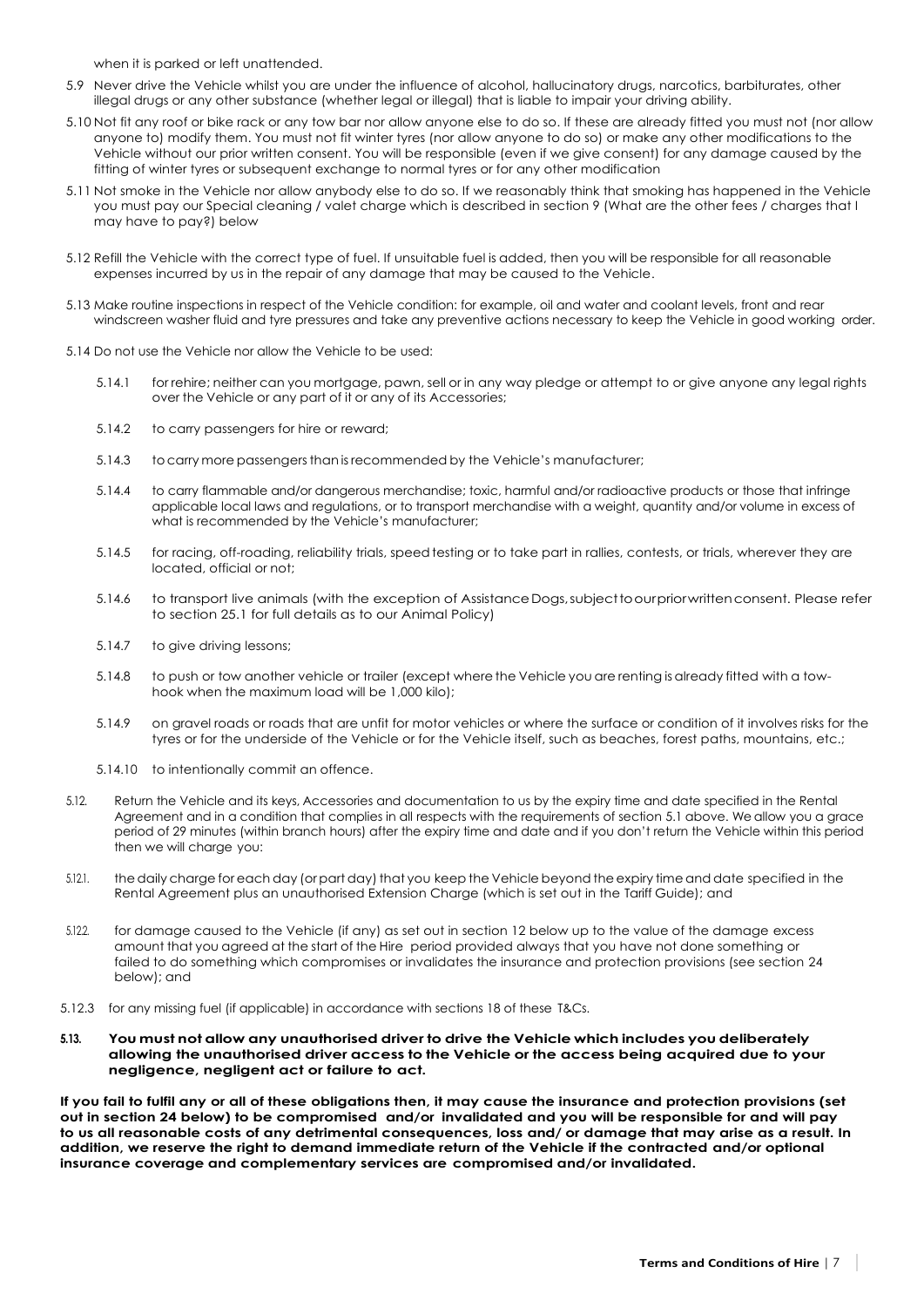#### **6. WHAT SERVICES ARE INCLUDED IF I RENT A VEHICLE ONLY?**

#### **Basic hire charge includes the following services**

Technical assistance to the Vehicle for breakdown recovery due to mechanical faults (not driver error or abuse) see further details under sections 8.3 and 14.1 below)

#### The initial cleaning of the Vehicle

Our Basic Protection Package which includes Collision Damage Waiver ('CDW') and Theft Waiver ('TW') unless section 9.2 applies to your rental

#### Thirdpartyliabilityinsurance

Limited / Unlimited Mileage (depending on the applicable rate or product)

#### **7. WHAT OTHER SERVICES ARE AVAILABLE THATARE NOT INCLUDED IN MY RENTAL?**

We do offer the following additional services or products but the cost for each one (as shown in the Tariff Guide) will be charged in addition to the rental charge:

#### **Additional services andproducts**

Child seats & Booster cushions

Additional Driver(s)

One way hire Additional rental days Other Protection Packages Out of hours collection Satellite Navigationunits

Delivery and collection

Roadside Assistance Plus & Roadside Assistance Express

Cross-Border Travel

Vehicle upgrade

#### **8. WHAT IS INCLUDED IN THE PRICE I PAY?**

The information you provide to us at the time of booking (such as the duration of the Hire Period or your age or any Driver or Referred Driver's age) will determine the price you pay. Any change to that information could therefore also mean that theprice changes. The price of your rental will be those prices in force at the time of booking or at the time you make any changes to that booking.

The price you will pay comprises the following items:

- 8.1 The daily rental charge for the Vehicle for the agreed number of calendar days (this will include the standard inclusive ancillary services (seesection 6 above for details)) unless you are a Referred Driver (see section 1.3 above) when you will not be responsible for the daily rental charge recorded on the Rental Agreement for the Hire Period (but youwill be responsible for the daily rental charge if you extend the Hire Period for your own purposes).
- 8.2 The cost of both third party liability insurance andour Basic Protection package which includes Collision damage (CDW) and theft (TW) waiver covers (unless you have chosen to provide your own fleet insurance or you are a resident of Canada or the United States of America and have purchased a product that excludescollisiondamage waiverand/ortheft waiver covers (see section 9.2 below).
- 8.2.1 If you haven't purchased any of the excess reduction products that we offer, you will be responsible for paying an amount up to thecollision damage waiver excessshown on the Rental Agreement together with all relevant charges each time the Vehicle is damaged or stolen during the Hire Period whether or not you were at fault.
- 8.2.2 Neither of our waiver covers (CDW / TW) nor any of our excess reduction products protects you for:
	- loss of, or damage to, the Vehicle and/or Accessories caused by Driver abuse, negligence or breach of the Contract. In these circumstances you will be responsible to pay the sums set out in section 12 below in full and your liability will not be capped at the Excess amount; or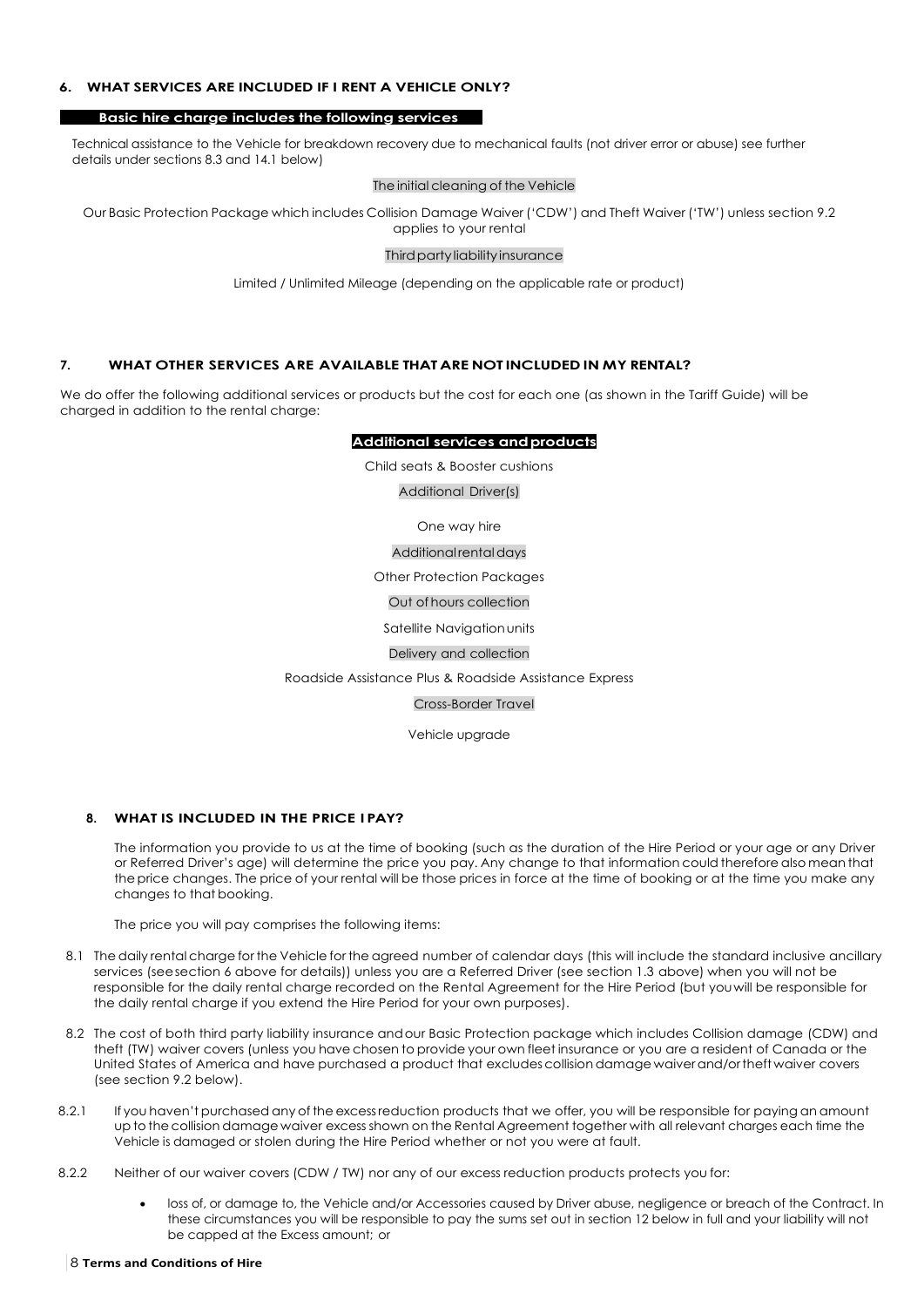- any goods or personal possessions that you carry in a Vehicle (which are carried at your own risk) or which are left in the Vehicle when you return it to us.
- 8.2.3 You must comply with all of the terms and conditions of the Contract so that our third-party liability insurance and/or collision damage waiver and/or other excess reduction products (whichever apply) are not compromised and/or invalidated. If you do not do so then we and/or any provider of those products (whicheverapplies) may decline to accept responsibility for any loss of, or damage to, the Vehicle arising during the Hire Period. If cover is declined, you will be liable to pay the sums set out in section 12 below in full and your liability will not be capped at the Excess amount.
	- 8.3 Subject to section 14.1 below you will have the benefit of around the clock breakdown service or the Vehicle for the duration of the Hire Period.
	- 8.4 Any other services you choose to add at your further cost (see section 7 above).
	- 8.5 Value Added Tax.
	- 8.6 Any additional fees or charges that are linked to you personally.
- 8.7 For the avoidance of doubt the price you pay does not include the cost to us of filling the fuel tank (refuelling) should you be in breach of your obligation to return the Vehicle to us with a full fuel tank (see sections 9.3.2.1 and 18.2.2)

#### **9 WHAT ARE THE OTHER FEES / CHARGES THAT I MAY HAVE TO PAY?**

#### **9.1 The Deposit**

- **9.1.1** The deposit will have been explained in the confirmation email that was sent to you if you booked your Vehicle on our websites **www.europcar.ie** or **[www.europcar.com](http://www.europcar.com/)** or via our Reservations Centres, or alternatively it will have been explained to you in person. The deposit is the same amount as the excess and is usually held in the form of a preauthorisation on your credit card.
- 9.1.2 To ensure there is no confusion (and in case you did not book through the websites or via our Reservations Centres) we want to confirm that in addition to the cost of the daily rental charge (that you either prepaid at the booking stage or will pay at the time of pick-up) we will ask you to leave us with some security for any additional charges that may arise during your use of the Vehicle over the hire Period. This security is in the form of a financial deposit and the amount for this will have been specified in your confirmation email. The deposit amount will also be confirmed on the Rental Agreement.
- 9.1.3 If you need any additional information regarding the deposit, please refer to section 19 below ('*Must I pay a deposit before picking up the Vehicle?*') or contact us vi[a www.europcar.ie/contact\\_us/phone](http://www.europcar.ie/contact_us/phone) or via www.europcar.ie/contact\_us/email.

#### **9.2. YOUR INSURANCE**

#### **9.2.1. Corporate Fleet policies only**

- 9.2.1.1. If you have not purchased any of our Protection products (see section 8.2 above and the guide to the Europcar Insurance and Protections provisions under section 24 below) and you are covered by your company'sfleetinsurance policythenyourcompany is responsible for the cost of such insurance and for any excess that may apply to it. The insurance cover provided under such a fleet policy must be fully comprehensive insurance without restriction or excess (or equivalent) and be effective from the start of your Hire Period (when the Vehicle will be your responsibility) until the earlier time of 8 working hours after the end of the Hire Period or the inspection and permanent return to us of both the Vehicle and its key and any accessories (when responsibility for the Vehicle will pass back to us).
- 9.2.1.2. We reserve the right to ask you for satisfactory proof of your fleet insurance before we let you have a Vehicle. If you become aware of any changes in your fleet insurance cover during the Hire Period, you must tell us by notifying our insurance department in writing at our Irish address (shown on page 1of these T&Cs).
- 9.2.1.3. It is your responsibility to ensure that your fleet insurance complies with these requirements. In the event that any fleet insurance provided by you fails to be effective or satisfactory, you are responsible and must pay us the sums set out in section 12 below.

#### 9.2.1.4. **Personal Insurance Policy only**

If If you have not purchased any of our Protection products and you wish to provide your own insurance cover, you are responsible for the cost of such insurance and for any excessthat may apply to it. The insurance cover provided under such a policy must be fully comprehensive insurance without restriction or excess (or equivalent) and be effective from the start of your Hire Period (when the Vehicle will be your responsibility) until the earlier time of 8 working hours after the end of the Hire Period or the inspection and permanent return to us of both the Vehicle and its key and any accessories (when responsibility for the Vehicle will pass back to us).

- 9.2.1.5. We reserve the right to ask you for satisfactory proof of your insurance before we let you have a Vehicle. If you become aware of any changes in your insurance cover during the Hire Period, you must tell us by notifying our insurance department in writing at our Irish address (shown on page 1of these T&Cs).
- 9.2.1.6. It is your responsibility to ensure that your insurance complies with these requirements. In the event that any insurance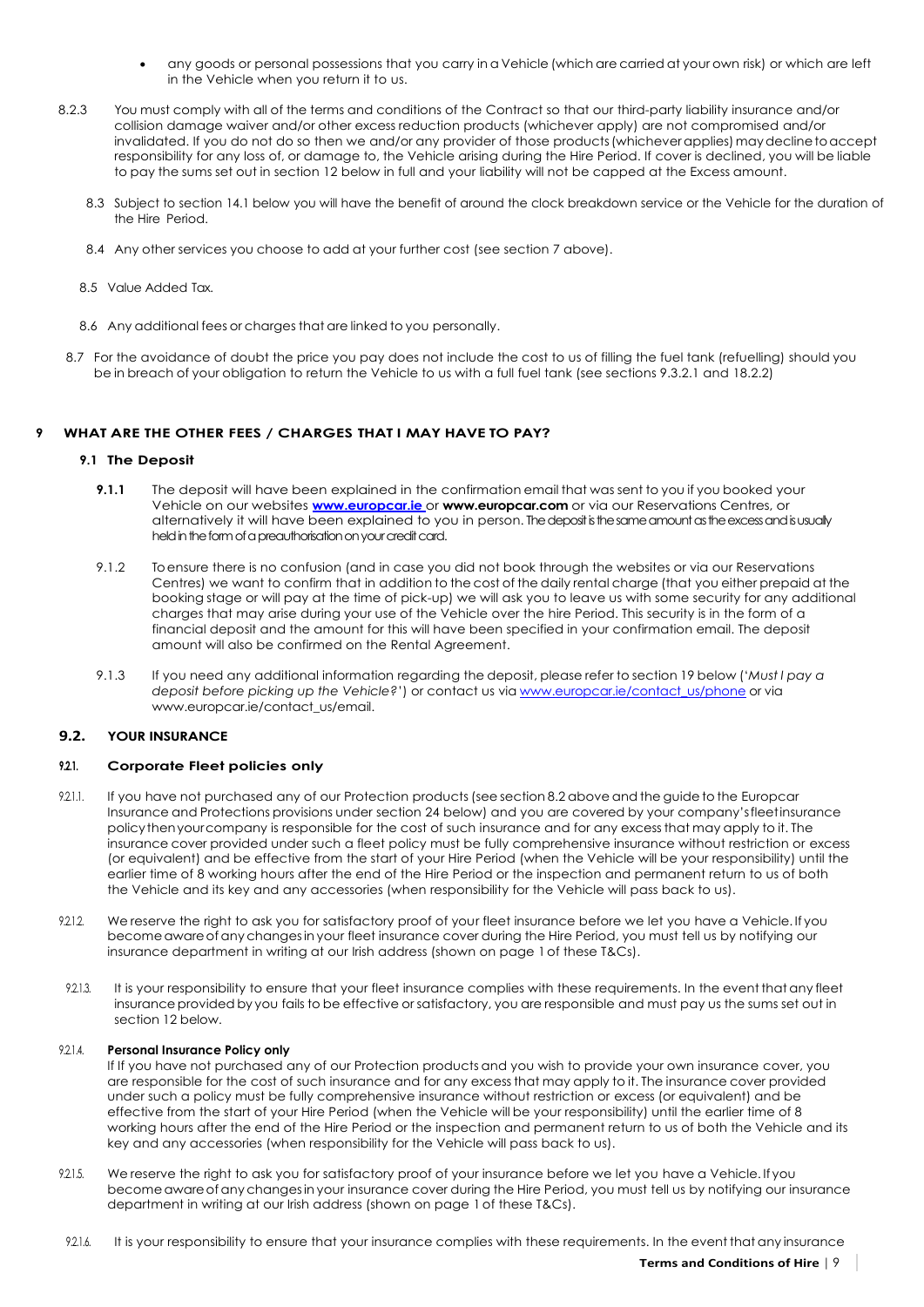provided by you fails to be effective or satisfactory, you are responsible and must pay us the sums set out in section 12 below.

#### 9.2.2. **Residents of Canada and USA only**

If you are a resident of Canada or the USA and have purchased a rental product that excludes collision damage waiver then only third-partyliability insurance will be included in the daily rental charge. You can purchase our collision damage and/or theft waiver products and any of our excess reduction products (see the Insurance and Protection provisions set out in below) but if you do not do so and the waiver cover supplied by your credit card provider does not give complete protection then you will be responsible for and must pay us in full for the sums set out in section 12 below without the application of any Excess amount. Please note that whilst we do accept waiver covers supplied by some credit card providers, we **do not** accept either the transfer of personal car insurance policies or the cover provided by any third party waiver products that can be purchased online via a broker or similar trader.

To avail of our CDW exclusive rates, the driver must fulfill a number of conditions. The driver must:

- i. have a US issued World MasterCard or Canadian issued Gold/Platinum Visa/MasterCard that provides cover for CDW and TW as a benefit AND
- ii. provide WRITTEN PROOF that the card has relevant coverage for the Republic of Ireland. The letter must be dated within 21 days of the pickup date and contain the credit card number (partly masked is acceptable) AND
- iii. have 5,000Euro available for pre-authorisation on their card in case there is damage to the rental vehicle.

If a letter confirming CDW coverage is not provided on collection of the vehicle OR if your card does not provide the relevant coverage OR if you do not have 5,000Euro available on your card, you will be required to pay the premium for our CDW and THW cover at the local daily rate (see Tariff Guide).

If there is a damage charge, this amount can be claimed back through your credit card company. This process is between the driver and the credit card company. We cannot be held responsible for any exchange rate charges.

Only relevant US or Canadian issued credit cards can be used to waive our CDW and THW cover – we do not accept European credit cards for coverage. If you pay for the full rental with your eligible US World MasterCard or Canadian Visa Card/MasterCard, you may be covered for up to 50,000US Dollars auto rental insurance for your rental without excess. This coverage is a service provided by US MasterCard OR Visa/MasterCard Canada to the cardholder and therefore it is the cardholder's responsibility to ensure that they are adequately covered for the entire duration of the rental period. We reserve the right to refuse third party insurance.

Relevant cards will only be accepted for coverage for a maximum of 28 days in any one calendar year. Please note that you must pay for your full rental with the eligible credit card for your card company to provide CDW and THW coverage.

\*\*We DO NOT accept any form of CDW/PDW purchased through a third party OR Fully Comprehensive Irish Insurance Policies. \*\*

To establish if your US MasterCard or Canadian Visa Card/MasterCard includes Auto Rental Cover in the Republic of Ireland please call your credit card issuer and/or US MasterCard/Canadian Visa Card/MasterCard before making your reservation. It is important to confirm to your credit card issuer that the Republic of Ireland as your place of rental. Contact details for MasterCard 1-800-MC-ASSIST (1-800-622-7747). Contact details for Visa Canada 416.367.8472. Please note that we do not accept cover from Travel Guard or any other independent coverage provider.

#### **9.3. CHARGES**

Wemaychargeyou forvariousservicesthat we will carry out as a result of incidents that may occur during the Hire Period and/or how you used the Vehicle. Such charges include, but are not limited to, the following:

#### **9.3.1. Relating to Fines and Penalties**

Where the term '**issuing body**' is used in this section 9.3.1 it can apply to any, or all, of the following organisations:

- police or other enforcement agencies or other issuing authorities where a driving offence or suspected driving offence has been committed during a Hire Period; and
- either a public or a private enforcement agency that are entitled to issue parking charge notices and associated fines where a purported or actual breach of contract has arisen.
- 9.3.1.1. You are responsible for and will pay all charges arising from:
	- any congestion or parking charges (or failure to pay them);
	- a breach of any parking restrictions or a road traffic offence or any other offence or infringement involving the Vehicle such as (but not limited to) lane infringement, tunnel, turning and bus lane charges including the costs from the Vehicle being clamped, seized or towed away and any other charges/costs (or failure to pay them) levied by an issuing body.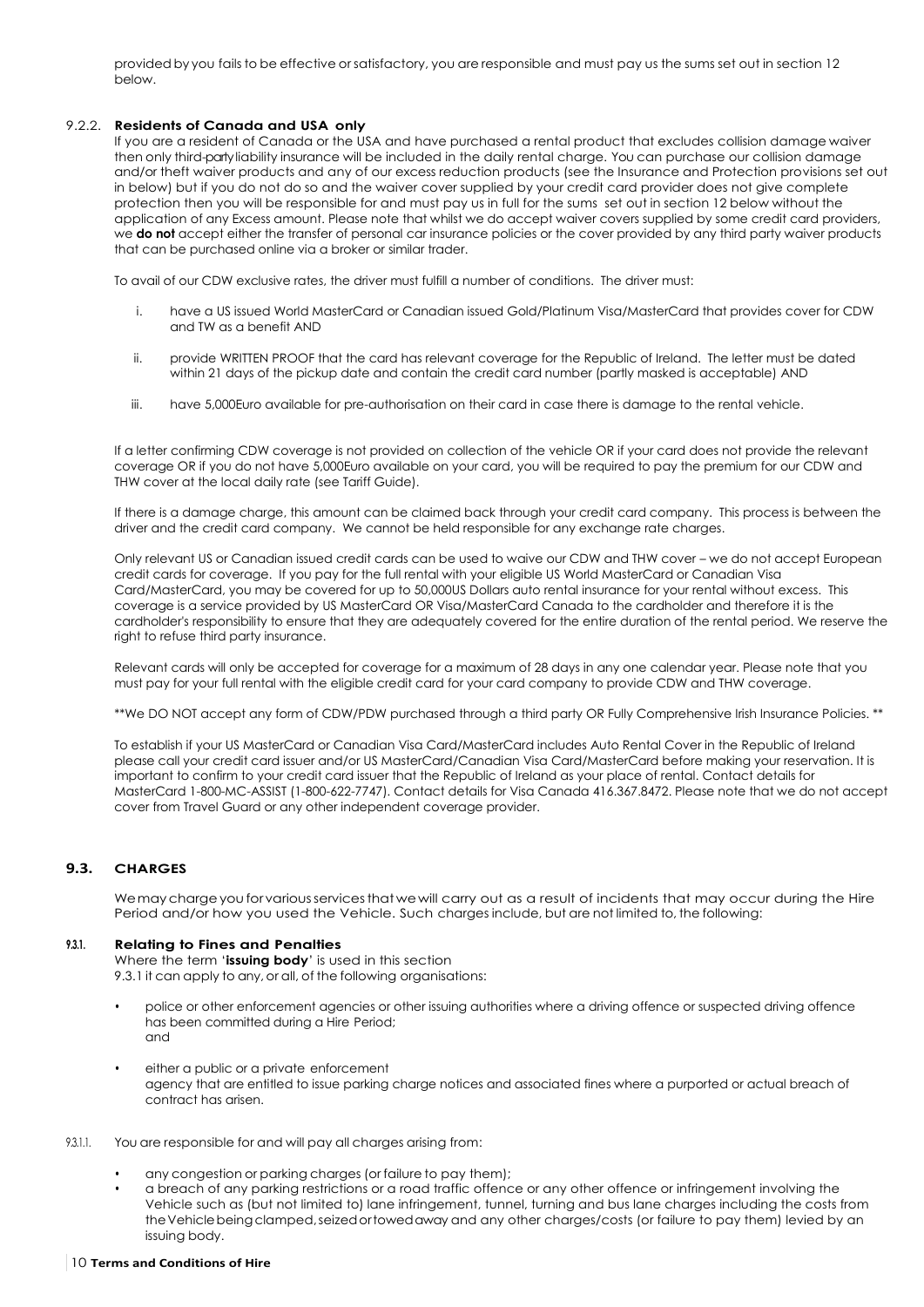#### **You are and will remain primarily liable for such charges and you consent to us notifying such organisations of your personal details to effect a transfer of liability.**

- **If we are required to deal with such correspondence,** wewillchargeyourcredit/debit card for our Third-Party Administration Charge asset out in the Tariff Guide. You have the right to challenge that Third-Party Administration Charge **within 14 days of the date of the invoice.** The Third-Party Administration Charge will onlybe
	- refundedifyoucanprovidesupportingevidence to show that the issuing authority (i) has rescinded the fine or penalty; and
	- (ii) confirms that the original charge did not apply in any event.
- **9.3.1.2.** If we receive a penalty charge notice or a parking charge notice that is issued by any issuing body for the Vehicle during your HirePeriodand whichiscapableofbeing paidthen wemaypay itsothatwemitigatethecostof it. **Where we, at our discretion and for whatever**

#### **reason choose to pay such charges you will reimburse us the said charge plus our Third-Party Administration Charge (for each charge we pay or each time we deal with such correspondence)**.

• *If you do contact us with a legitimate reason as to why the fine or penalty should not be paid,* then we will put this to the issuing body. If the issuing body refuses your appeal then we will confirm this to you and then take the money for the cost of the penalty and the Third Party Administration Charge from your credit/debit card. If the issuing body allows the appeal and both rescinds the fine or penalty and confirms to us that the original charge did not apply in any event then we will not take any money from your credit/debit card*.*

#### **9.3.2. Other Charges**

9.32.1. Any additional charges that are linked to other events which take place during your rental and may be charged to the payment card supplied. All such charges are set out in the Tariff Guide and include – but are not limited to - the following examples:

#### **charges for damage suffered by the Vehicle**

**a 'one way hire' charge** should you wish to return the Vehicle to a different Europcar Branch than you originally planned

#### **a 'reservation amendment' charge**

each time you modify any details of your booking once the Hire Period has started

**Special cleaning / valet charge** if we have to return the Vehicle to the same condition it was in before the start of the Hire Period (including for smoking in the Vehicle)

**Lost or stolen or damaged keys** (whether or not you are at fault for the loss, theft or damage) **Refuelling surcharge** if you do not return the Vehicle to us with a full tank of fuel and you have not purchased our 'Prepaid Fuel Option'

**'Excess Mileage Charges'** for any additional miles you travel over and above the mileage allowance (if any) included in the rental charge

**'Out of hours key returns box'** charge will apply if you return the Vehicle to the Europcar Branch outside of normal opening hours and leave the keys in the key return box. It will also apply if you leave the keys in the key return box during normal opening hours.

**'Unpaid Charges Admin Charge'** will apply if we have to recover charges associated with your rental that you have not paid. Reasonable legal fees, statutory court costs and interest may also be payable in addition to the Unpaid Charges Admin Charge (as shown in the Tariff Guide).

'Cross-Border Travel' pack will be required if you wish to take the Vehicle between the Republic of Ireland and Northern Ireland.

**You agree that if you fail to make a payment to us when it is due and you still do not make payment within 5 days of us reminding you that payment is due then we may cancel the Contract and demand the immediate return of the Vehicle. We will only take this action if we have reasonable belief that you may not pay the amounts you owe and we have requested you to explain the position and you have failed to do so satisfactorily.**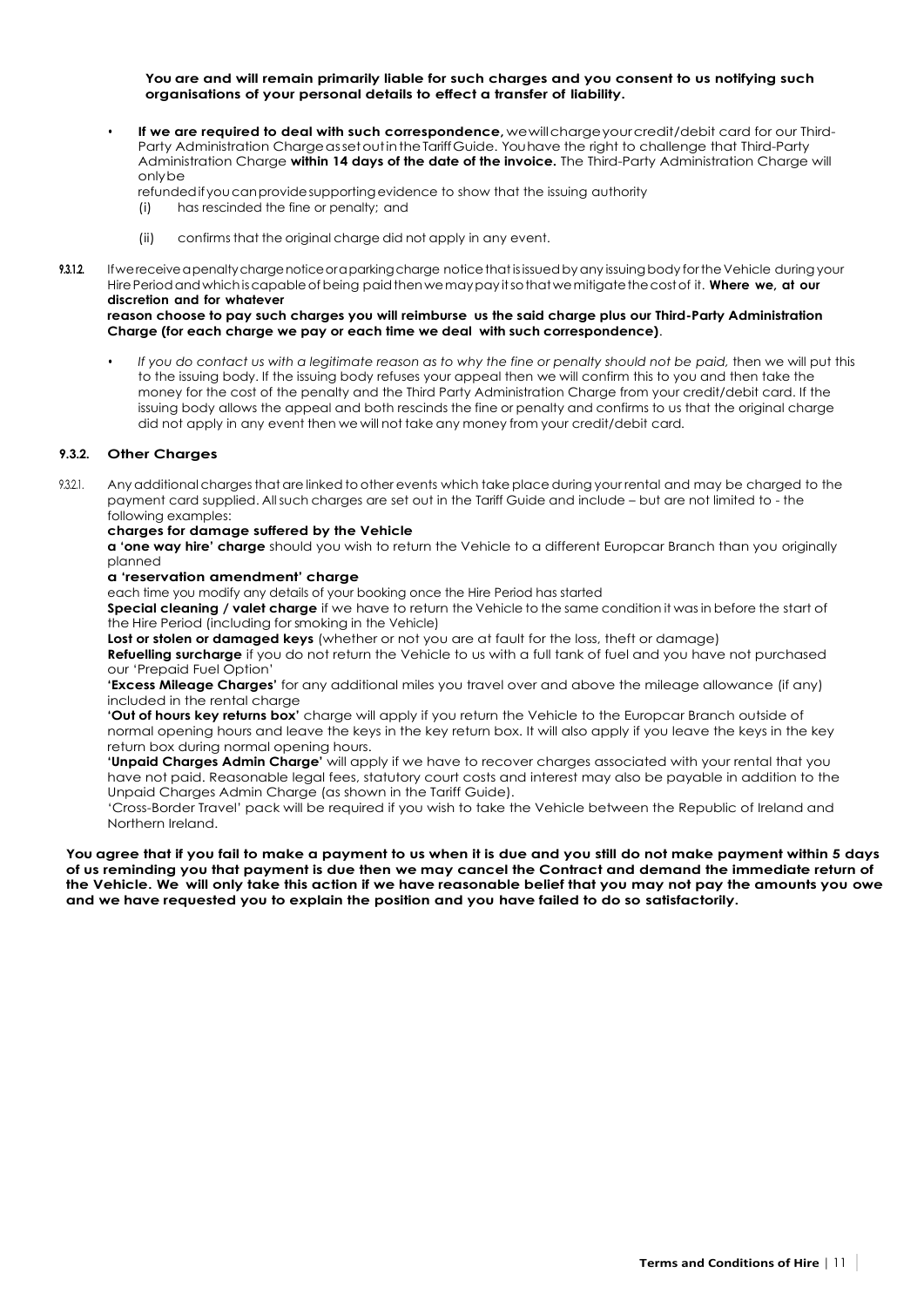#### **10 WHAT SHOULD I PAY ATTENTION TO WHEN I PICK UP THE VEHICLE?**

- 10.1 When you pick up the Vehicle from us you will be asked to sign a section on the Rental Agreement that describes the Vehicle's condition at that particular time. Before you sign the Rental Agreement you should;
- 10.1.1 inspect the Vehicle and any Accessories for any pre-existing damage; and
- 10.12 check that the Vehicle's fuel tank is full.
	- 10.2 If you notice any apparent defect or damage that is not described on the Rental Agreement then you should ensure a note is made on the Rental Agreement and that we both sign the change to it.
	- 10.3 Where it isn't possible to check pre-existing damage to the Vehicle and any Accessories at the time of pick-up you must notify any such damage to us within 12 hours of the start of the Hire Period. Notification of such damage should be made by phoning **01 8122 880**.
	- 10.4 If you don't notify us of any pre-existing defect or damage then we will assume that you have accepted the Vehicle and any Accessories in the condition set out on the Rental Agreement and we will charge you for any new damage that is discovered when the Vehicle and any Accessories are inspected by both parties when you return the Vehicle.
- 10.5 Familiarise yourself with the Vehicle before driving it on the public highway. Make sure you know where the controls are for essential instruments such as headlights, indicators, hazard warning lights, where the parking break is situated (and how it is released and applied) and what type of fuel the Vehicle uses.

For further information check the Vehicle Manual which details operating instructions. Should you require further assistance please ask the Branch staff or, if you have already set off on your journey, contact your nearest Europcar Branch.

#### **11 WHAT WILL HAPPEN WHEN I RETURN THE VEHICLE?**

#### **11.1 Return of the Vehicle generally**

- 11.1.1 You should return the Vehicle to the Europcar Branch on the date and at the time shown on the Rental Agreement. You may return the Vehicle to another of our Branches if you pay the '*one-way hire*' charge set out in the Tariff Guide. Please consult with the Europcar Branch of pick up to arrange this. If we are to collect the Vehicle and key from you it must be parked in a suitable place to allow collection at any time up to a period of 8 working hours from the end of the Hire Period without the imposition of any fines or congestion charges.
- 11.1.2 You are responsible for any fuel you use during the Hire Period and for returning the Vehicle to us with a full tank of fuel unless you purchased our Prepaid Fuel Option' at the time of check-out. If you have not purchased the Prepaid Fuel Option and you don't return the Vehicle with a full tank of fuel then we will charge you:
	- 11.1.2.1 for fuel required to refill the Vehicle's fuel tank at our published rates on the date of return; and
	- 11.1.2.2 if applicable, a refuelling surcharge. Further details of our Fuel Policy and the refuelling surcharge is set out in section 18 and in the Tariff Guide

#### **11.1.3 Personal Property**

We are not responsible for any loss of, or damage to, any personal belongings placed in or on the Vehicle which will at all times be your responsibility. You must not leave any personal belongingsin or on the Vehicle when you return it to us (you are responsible for checking and removing your personal belongings from the Vehicle). Any personal belongings left in or on the Vehicle which remain unclaimed 2 months after the end of the Hire Period will be disposed of.

#### **11.1.4 Early Return**

If you return the Vehicle before the return date and time stated on the Rental Agreement then we agree that the Hire Period will end when you return the Vehicle to the Europcar Branch and hand the Vehicle keys to a Europcar agent. Please note, however, that the rental charges will remain the same (ie., as if you had not returned the Vehicle to us before the return date and time stated on the Rental Agreement) as we will not refund any unused daily rental or accessory charges to you.

#### **11.1.5 Late Return**

We allow you a grace period of 29 minutes (within branch hours)after the expiry time and date of the Hire Period shown on the Rental Agreement in which to return the Vehicle to us. If you fail to do so, and you have not extended the Hire Period in accordance with section 17 below of these T&Cs, then if we do not hear from you for a period of 24 hours concerning the delay in its return we will regard the Vehicle as having been stolen and will report this to the police. We will take all lawful means to recover the Vehicle (which may include repossessing it or applying for a Court Order requiring you to return it and/or pay us an amount equal to the Vehicle's market value). If we have to take such steps, then:

- you give us permission (and cannot withdraw it) to access your premises for the purposes of repossessing the Vehicle so long as we do not use unreasonable force or cause damage; and
- you must pay the charges set out in the Tariff Guide plus our reasonable legal or professional costs (to the extent not covered by the Tariff Guide).

#### **11.2. Attended check-in of the Vehicle during opening hours**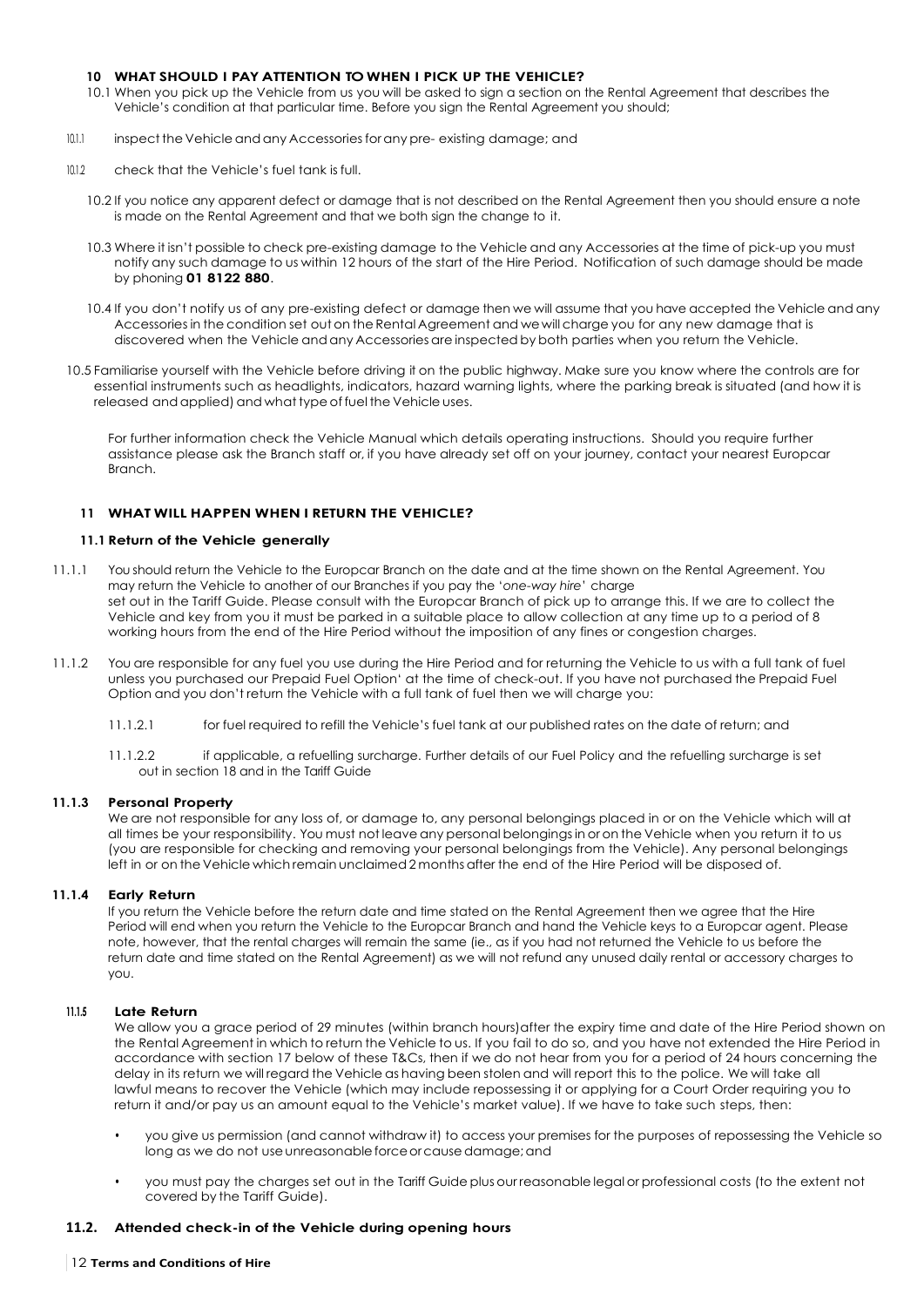When you return the Vehicle to us you should take the opportunity to:

- 11.2.1. ensure you have removed all of your personal belongings (you are responsible for checking the Vehicle); and
- 11.2.2. inspect the Vehicle together with our agent and countersign the check-in document which includesa record of any new damage (from that described on the Rental Agreement at the time of pick up or which you notified to us in accordance with the provisions of section 10.3). The procedure detailed in sections 12.3 and 12.6 will then apply.

#### **11.3. Unattended check-in of the Vehicle**

If you wish to use our "out of hours" returns service (please refer to https://www.europcar.je/hire-locations to check first that there is an out of hours returns service available at the particular Europcar location you wish to rent and please note there may be a charge for this asset out in the Tariff Guide) or if you are unable or you refuse to inspect the Vehicle with us when you return it then we will inspect the Vehicle on our own and you accept that you are responsible for all charges, fees and damage to or loss of the Vehicle which may have arisen before we have checked the Vehicle back in. We recommend that, if possible and before you drop off the keys, you take photographs of the Vehicle in its final parking place as evidence as to its condition at the time you returned it.

- 11.3.1. If, during our inspection, we discover new damage to the Vehicle (from that described on the Rental Agreement at the time of pick up or notified to us in accordance with the provisions of section 10.3) the procedure detailed in sections 12.5 and 12.6 will then apply.
- 11.3.2. We shall not be responsible for any loss, theft or damage of any nature, related to any objects and/or belongings and/or tools that have been transported in or on, or that may be found in or on, the Vehicle.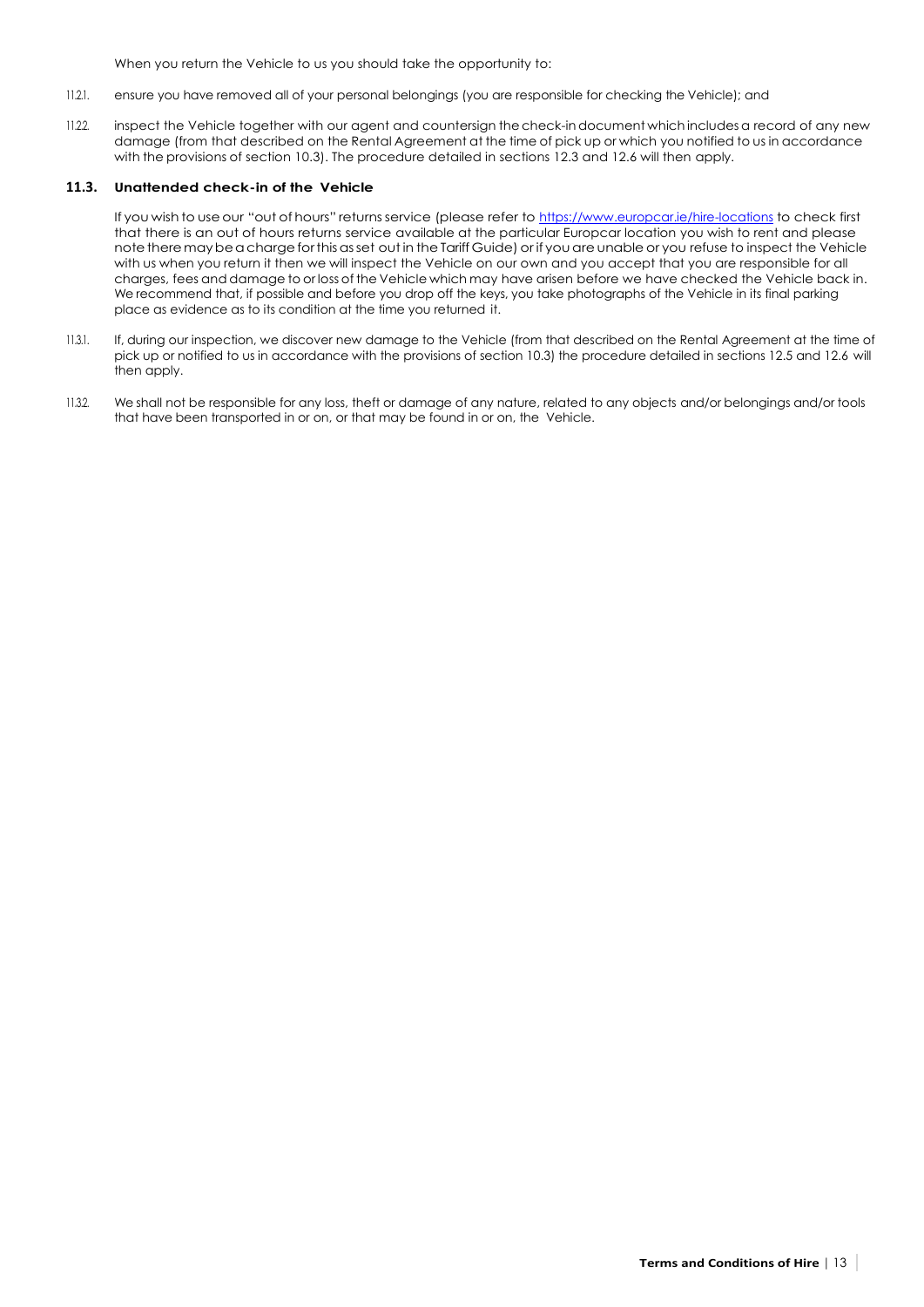#### **12 DAMAGE TO THE VEHICLE**

- 12.1 As set out in section 5 (*What are my obligations toward the Vehicle?*) and, in particular section 5.1, you are obliged to return your Vehicle and its keys, Accessories, or documentation to us in the same condition as they were at check out, subject to any fair wear and tear.
- 12.2 Our vehicles are working assets and, if you fail in any way to comply with the obligation set out in section 12.1 above:
- 12.2.1 we are entitled to repair the Vehicle at our convenience so that it is restored to this condition; and
- 12.2.2 you will be liable to pay the damage charges, regardless of whether the damage was caused by you or a third party (including a third party with whom you have had an accident or a Government, authority or organisation whether in or outside the Republic of Ireland which hasseized the Vehicleand/ or its keys, Accessories, or documentation), unless:
- 12.2.2.1. any of the damage charges are covered by our Protection packages as described in section 24 of these T&Cs *(Insurance and Protection Provisions)* and the Tariff Guide or any other associated excess reduction products; or
- 12.2.2. it was caused by our fault or negligence or our breach of this Contract; or
- 12.2.2.3. we have received a payment from a liable third party
- 12.2.3.1. where you pay the damage charges and subsequently:
- 12.2.3. a third party admits, or is subsequently determined by a relevant court to be responsible for some or all of the damage;and
- 12.2.3.3. we recover sums from the third-party or the third-party insurer; we will assess whether we have recovered more than our overall loss and reimburse you, as appropriate.

The driver will pay us on demand where loss to Europcar occurs resulting directly or indirectly from the vehicle being brought or driven on to or near any strand, beach, seafront, lane, pond, canal, river, water way or flood are and/or the vehicle being wholly or partially submerged in water, sand, mud, bog or any place either public or private in which the vehicle should subside or be rendered incapable of propulsion under its own power even though the renter may have complied with all terms of this agreement and have purchased a collision damage product.

#### **13 WHAT IS EXPECTED OF ME REGARDING THE VEHICLE MAINTENANCE?**

Throughout the Hire Period we will expect you to look after the Vehicle, the keys and any Accessories against loss or damage (however that arises). If you fail to do so then you will be responsible to pay the sums set out in section 12 above.

- 13.1 Save for customary inspections such as oil and water levels; coolant; windscreen washer fluid levels and tyre pressures that should be regularly checked during normal use of the Vehicle to keep it in good working order neither you nor anyone else is allowed to work on the Vehicle or make any modifications to it without our prior written consent. If consent is required for work to be undertaken on the Vehicle and we give such consent we will only refund you for the work upon receipt of a valid and lawful invoice. If damage is caused to the Vehicle you will be liable to pay the sums set out in section 12above.
- 13.2 The Vehicle is provided to you with tyres in a condition and number that meets with the traffic- legislation requirements of Ireland. In the event of damage to any one of the tyres (other than by ordinary wear and tear or latent defect) whilst we will immediately arrange to replace it you will be liable to pay the sums set out in section 12 above.

#### **14 WHAT SHOULD I DO IN CASE OF ACCIDENT OR MECHANICAL BREAKDOWN?**

- 14.1.1 If a warning light appears on the dashboard or the Vehicle develops any fault during the Hire Period you or any other Driver must call the telephone number stated on the rental agreement or the breakdown assistance number in the vehicle if the Europcar office is closed.
- 14.1.2 If the Vehicle breaks down or is involved in an accident/incident in during the Hire Period we will, as soon as possible, recover and repair the Vehicle so that it is rendered functional.
- 14.1.2.1. If the Vehicle cannot be repaired, we will (where possible) provide you with an alternative Vehicle ofan equivalent standard and size to the Vehicle for the remainder of the Hire Period.
- 14.1.2.2. If we cannot repair the Vehicle or provide you with an alternative vehicle, we will provide you with a refund for any part of the Rental Period that you have paid for but not received the benefit of. This is dependent on the breakdown/accident not being the result of Europcar driver error.
- 14.1.3. If, and only if, the breakdown or accident or incident is due to our negligence or willful default then we will not charge you for the recovery and/or repair (if any).

Should we consider that the breakdown is caused by the negligence or deliberate misuse or if loss of or damage to the

#### 14 **Terms and Conditions of Hire**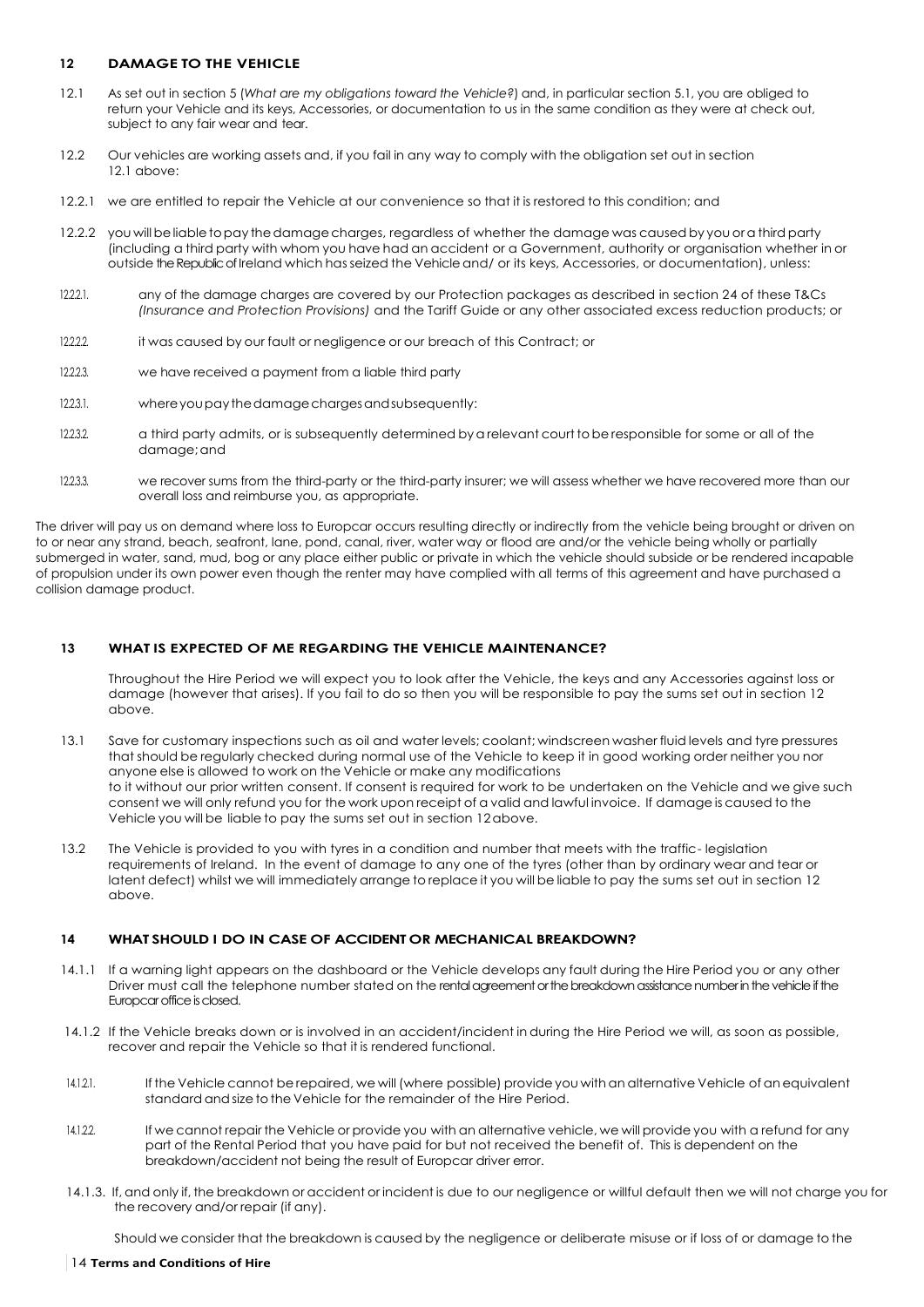Vehicle arises as a result of a breach of the Contract by you and/or any Referred Driver or additional Driver and/or any unauthorised driver then you will be liable to pay the sums set out insection 12 above and your liability will not be capped at the Excess amount. We may (at our discretion) accept payment from your insurer (only if applicable (see section 9.2 above)) but ultimate responsibility will be with you.

- 14.2.1. If you or any other Driver has an accident/incident you or that other Driver must:
- 14.2.1.1. pay the relevant charges as required by these T&Cs;
- 14.2.1.2. not admit or accept responsibility;
- 14.2.1.3. obtain and notify us of the names and addresses of all involved, including witnesses;
- 14.2.1.4. make the Vehicle secure and tell the police straight away if anyone is injured or the road is blockedorifanyproperty hasbeendamaged;
- 14.2.1.5. tellus of the accident or incident on 01 8122880;
- 14.2.1.6. complete and return the accident report form that we will supply if required.
- 14.2.2. You will use your best endeavors to supply us with full details of any third party(ies) and third party vehicle(s) involved in any accident/incident with the Vehicle. Failure to do so may invalidate the Protection package and/or any excess reduction products (if it is applicable to your rental).
- 14.2.3. You will, at our request, do all that is reasonably and lawfully required by us or any provider of any other product that you opt to take and allow your name and the name of any Driver or Referred Driver to be used by us (or any provider of the product) for enforcing any rights or remedies against any persons in connection with the Vehicle.
- 14.24. We will not (either on our own behalf or on behalf of any insurers) waive any rights under the Contract or any applicable insurance policy unless we do so in writing (which must be signed by us or the insurer as applicable).

#### **15 WHEN SHALL I RECEIVE MY INVOICE AND PAY FOR THE RENTAL?**

You will receive a final invoice once all elements of your rental have been settled. You will pay or be charged the full amount in one or in several lots as agreed between us.

- 15.1 If you book a Vehicle online:
- 15.1.1 You may decide to prepay for your booking, for example, the daily rental charge of the Vehicle and Accessories for the Hire Period and for any additional services or products. Your means of payment will be debited by the agreed amount, but you will not receive an invoice for that prepayment as the confirmation email will be deemed the receipt for this. Once you have returned the Vehicle to us then we will establish whether any additional fees or charges apply and will supply an invoice to show the full charge for the Hire Period. This invoice will be sent to you via email.
- 15.1.2 If you decide not to prepay for your booking, you will be charged at the time you pick up your Vehicle for the amount of the rental charges for the Vehicle plus the excess and for any Accessories or additional services or products or additional Drivers or protections you decide to take out before you take the Vehicle away. The cost for this will be shown on the Rental Agreement and will be agreed with you before you sign the document. Any additional fees or charges will be charged, if applicable, when you return the Vehicle (if they can be calculated at that time) and we will supply an invoice to show the entire cost of the Hire Period. This invoice will be sent to you via email.
- 15.1.3 If you have incurred extra costs such as fines or tolls or refuelling charges and/or surcharges or you have caused damage toand/orloss ofto the Vehicle and/ or Accessories then we will charge you at a later date for such costs together with any Third Party Administration Charges if, after the Hire Period has terminated, we become aware ofthem.

#### **16 WHAT IF I WANT TO CANCEL OR MODIFY MY BOOKING?**

#### **16.1 Modification**

16.1.1 Youcan modify yourbooking free of chargeprovided you let us know **at least 48 hours before** the Hire Period is due to start. Please be aware that new rental prices, delivery or collection times may apply, and other aspects of your rental may change if you modify your booking. Wherever possible you should use the same communication channelthat you used whenbookingthe Vehicle. Alternatively, you cancall our Call Centre on **01 8122880.** We will let you know if the modification to your booking is possible. If it is possible, we will tell you about any changesto the rental which would be necessary as a result of your requested modification and ask you to confirm whether you wish to go ahead with the modification to your booking.

#### **16.2. Cancellation & No Show**

#### **16.2.1. Prepaid Rentals**

If you have prepaid your booking online via our direct booking channels:

16.2.1.1. Youcancancelyourrentalfreeofcharge provided that you havegiven us **at least 48 hours' notice before the Hire Period is due to start**. Wherever possible you should use the same communication channel to cancel your rental as you used when booking the Vehicle, alternatively,youcancontactourCallCentreon **01 8122880** to cancel the rental.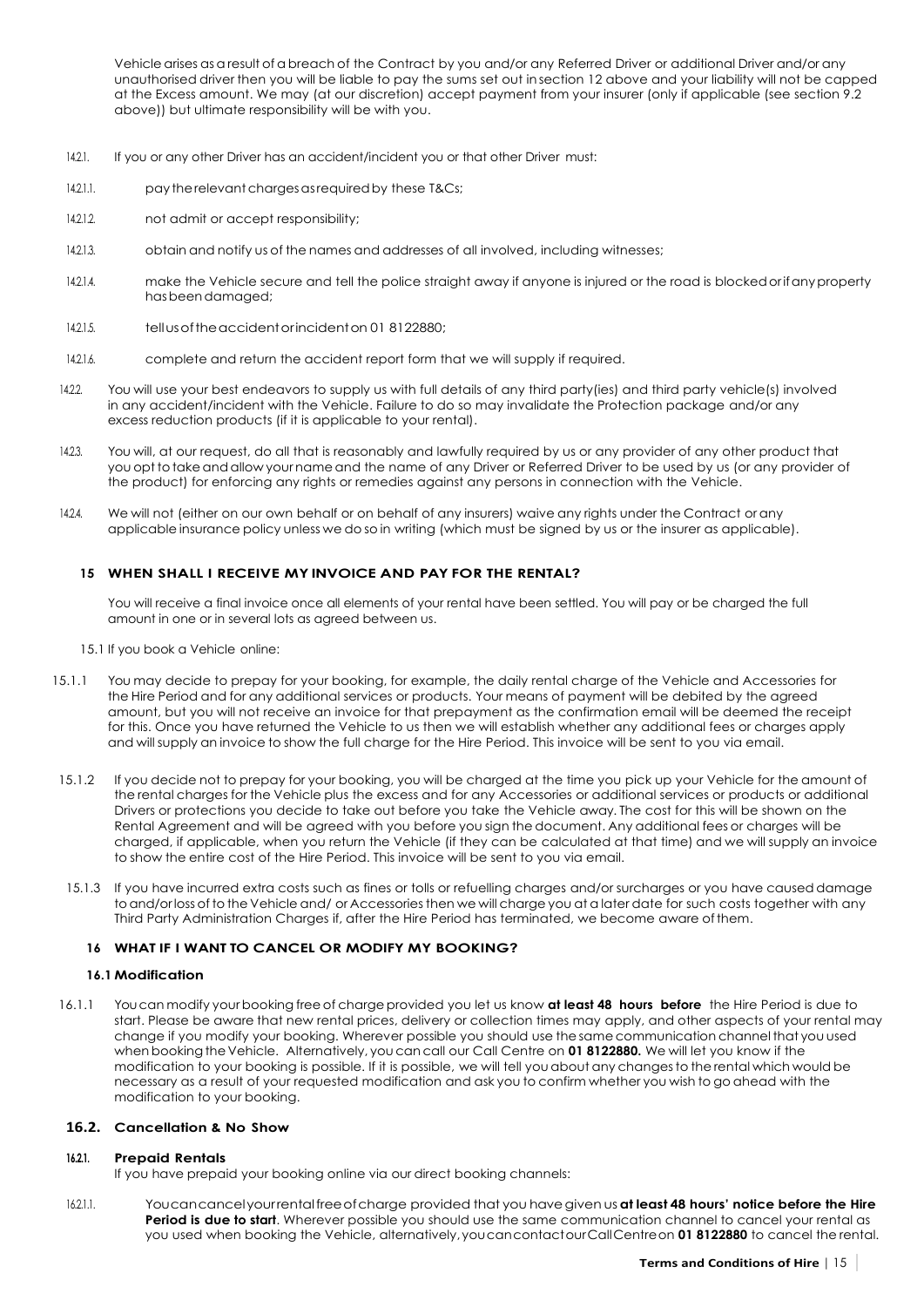- 16.2.1.2. If you cancel giving us less than 48 hours' notice, the prepaid amount will be refunded less a Cancellation Charge at the rate shown in the Tariff Guide.
- 16.2.1.3. If you have not cancelled your reservation and fail to pick up the Vehicle, then your prepayment will be refunded less the No Show Charge at the rate shown in the Tariff Guide.
- 16.2.1.4. If we cancel or fail to cancel the booking you will be fully reimbursed for any sums that you have paid to us for the booking.

#### **16.2.2. Pay on arrival rentals**

- 16.2.2.1. If you have not prepaid for your rental, then you may modify or cancel your rental free of charge up to the time of pick up.
- 16.2.2.2. If you lodge your credit or debit card details with us, we will guarantee your Vehicle until close of business on the day your rental is due to start. However, if you use this facility to guarantee your reservation and you either don't pick up the Vehicle on the day or don't give us two or more hours' notice to cancel before the rental start time then you agree that we may charge the No Show Charge set out in the Tariff Guide against that credit or debit card to reflect the fact that we held the Vehicle for you without any rental transaction ultimately taking place.

#### **17 WHAT IF I WANT TO EXTEND MY HIRE PERIOD?**

In case you want to extend the Hire Period shown on your Rental Agreement, you must contact us at least 2 working hours before the end of the Hire Period or any previously agreed extension.

- 17.1 If we agree to extend the Hire Period, you must pay us an Extension Charge (at the local daily rate) before the end of the Hire Period.
- 17.2 If such an extension means that the Hire Period will exceed a period of 35 days, then you must:
	- 17.2.1 return the Vehicle to the Europcar Branch where you picked it up and pay any outstanding amounts due; and
	- 17.2.2 negotiate the hire of a new vehicle and enter into a new Rental Agreement with us.
- 17.3 If you do not contact us in time, or do not pay the Extension Charge, then, we will charge you the daily charge for each day (or part day) that you keep the Vehicle beyond the end of the Hire Period plus an Unauthorised Extension Charge (as set out in the Tariff Guide). If we consider it to be appropriate then we will also have the right, without prior notice, to take any legal action necessary to affect the immediate return of the Vehicle. Please note that unless we expressly agree to the extension you will no longer be insured to drive the Vehicle.
- 17.4 The cost for both the Extension Charge and the Unauthorised Extension Charge can be found in the Tariff Guide. If you are a Referred Driver then, unless agreed otherwise, you will be responsible for all charges during the extended Hire Period.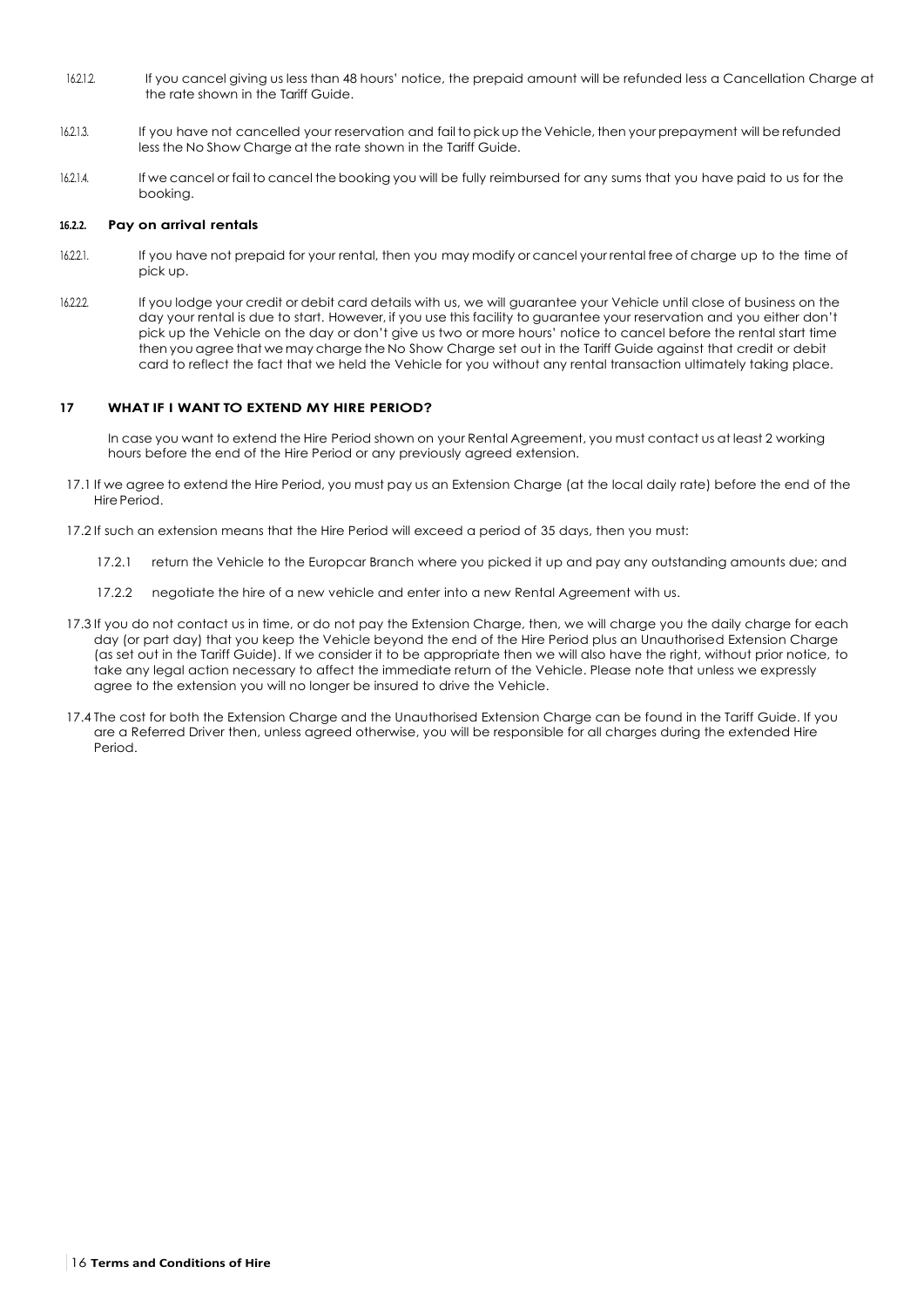#### **18 WHAT IS THE FUEL POLICY?**

- 18.1 The rules applicable to fuelling and refuelling of a Vehicle depend on the country of rental and the type of rental product you have selected. Please check carefully the rules applicable for every rental you make. Please ask our Branch staff for details of all available options when you collect the Vehicle.
- 18.2 All Vehicles are supplied with a full tank of fuel. Two options may then be made available to you:

#### **18.2.1 Prepaid Fuel Option**

- 182.1.1 At pick up we will charge you for a full tank of fuel at cheaper than market prices. The cost of the tank of fuel will depend on the Vehiclecategory.
- 182.12 You may return the Vehicle with whatever fuel is left in it and we will not charge you for refuelling the Vehicle;
- 18.2.1.3 No refund will be issued for unused fuel.

#### **18.2.2 Full to full**

- 18.2.2.1 We provide you with a Vehicle with a full tank of fuel.
- 18.2.2.2 You return the Vehicle with a full tank of fuel. You pay nothing for either fuel ora refuelling surcharge
- 18223 If you have taken up this full to full option and the Vehicle is not returned with a full tank of fuel you will be charged for the missing fuel according to the refuelling rates at the rental location. You will also be subject to a Refuelling Surcharge (see Traiff Guide).
- 18224 You agree that the total amount we charge you represents the reasonable cost to us arising from your failure to return the Vehicle to us with a full tank of fuel.

#### **19 HOW IS EUROPCAR PROTECTING AND USING MY PERSONAL INFORMATION?**

#### **19.1 Protection of the Personal Information**

- 19.1.1 Wecollect and process your personal information strictly in accordance with the requirements of the Data Protection Act to the extent necessary to assist us in providing you with Vehicle rental services and to maintain and improve our administration.
- 19.1.2 You are informed of any information that we need to collect whether in the Europcar Branch or online or via our Reservation Centres.
- 19.1.3 Where you have agreed we will use the personal information for marketing purposes such as special promotions and loyalty programs.
- 19.1.4 You have a right to access, rectify and delete the personal information concerning the rental. You may exercise this right by sending a letter to the following address:

#### **The Data Protection Officer, Europcar Ireland, 35 Northwood Court, Northwood Business Park, Santry, Dublin 9, Ireland.**

### **20 ARE THE VEHICLES EQUIPPED WITH A TRACKER?**<br>20.1 To maintain and protect the Vehicle we may use elect

- 20.1 To maintain and protect the Vehicle we may use electronic devices to monitor the condition, performance and operation of a Vehicle and/ or to track a Vehicle's movements, including but not limited to alerting us when Vehicles cross the border from the Republic of Ireland into Northern Ireland. This information may be used both during and after termination of the Hire Period by Executive Trust Limited, its subsidiaries, agents, advisors and legal representatives.
- 20.2 Byacceptingthese T&Csyou expresslyacknowledge having granted your explicit consent to the use of such electronic devices.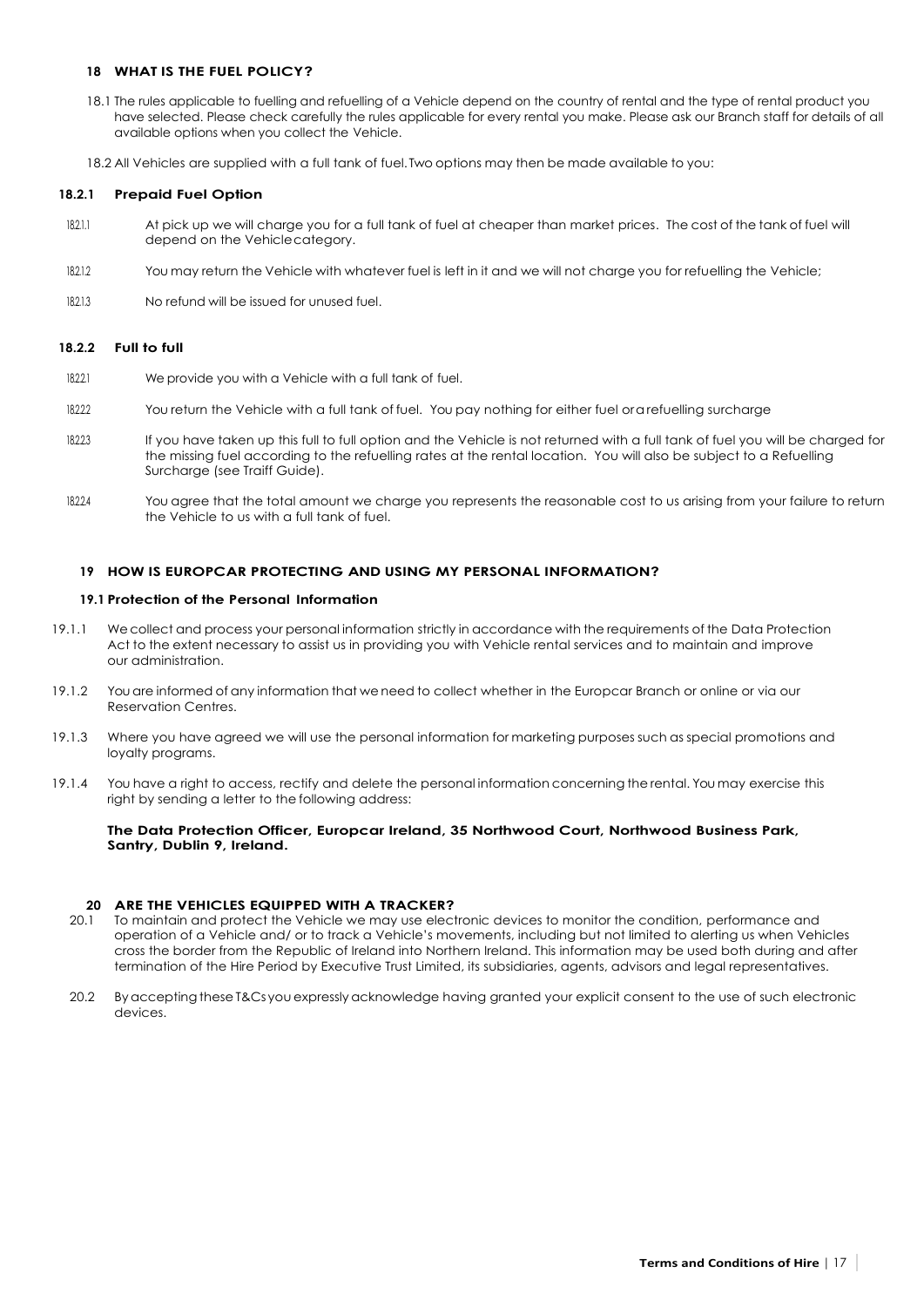#### **21 WHAT HAPPENS IN CASE OF DISPUTE RELATED TO MY RENTAL?**

#### **21.1 Our Liability**

- 21.1.1 We will be responsible for personal injury or death that is caused by our negligence.
- 21.1.2 You accept that in certain circumstances it will not be possible to provide you with a Vehicle or to provide you with the Services you have reserved. In such circumstances or if we are in breach of this Contract you agree that our maximum liability for any losses (including any loss of profits, loss of business, business interruption, or loss of business opportunity) in contract or tort will be limited to the value of the Vehicle hire and/orany ancillary services you reserved during the booking process.

#### **21.2 Customer Service**

- 21.2.1 Wherever your rental tookplace you can choose to consult with the Customer Services department in your country of residence. Your Customer Services team will contact the country of your rental on your behalf and try to resolve your query.
- 21.2.2 You can contact the Irish Customer Services team:
	- 21.2.2.1 by email to **customerservicesie@europcar.ie**; or
	- 21.2.2.2 if you prefer, you can write to us in Ireland at 35 Northwood Court, Northwood Business Park, Santry, Dublin 9.
- 21.2.3 Whether you call us, email or write to us we'll aim to respond to your query or complaint within 10 working days of receiving your communication. If we can't respond in these timescales, we'll tell you why and let you know when we aim to reply to you.
- 21.2.4 If we have to contact you, we will do so by telephone, email or by writing to you at the email address or postal address you provided to us at the time of your booking.
- 21.2.5 If, after you have consulted with our Customer Services team, you have a further dispute regarding your query then you have the right to appeal to the ECRCS whose details can be found in Section 22.
- 21.2.6 Weare under a legal duty to provide Vehiclesthat are in conformity with the Contract. Nothing in these terms will affect your legal rights or remedies).

#### **21.3 Applicable Law & Jurisdiction**

In case of any dispute regarding your rental, the applicable law will be the law of the country of pick- up of the Vehicle. For instance, if you pick up the Vehicle in Ireland then, irrespective of your nationality, you agree that the applicable law will be Irish law and subject to the jurisdiction of the Irish courts. However, if for example, you are an Irish citizen and you hired a Vehicle whilst in Germany then yourrentalwillbe subjectto German law.

#### **22 IS THERE A CODE OF CONDUCT APPLICABLE TO THE CAR RENTAL INDUSTRY?**

- **22.1** The Car Rental Council of Ireland has published a code of best practice for the car rental industry in Ireland. You may obtain a copy at the following address: www.carrentalcouncil.ie/Code+of+Practice.html.
- **22.2** In the event that we are unable to resolve any complaint you may have then you have the right of appeal to the European Car Rental Conciliation Service (ECRCS)which isan approved Consumer Alternative Dispute Resolution body which is listed on the European Commission's online dispute resolution platform **[http://ec.europa.eu/odr.](http://ec.europa.eu/odr)**

#### **23 GENERAL**

#### **23.1 Animal Policy**

- 23.1.1 Wedo not allow any animals other than assistance dogs ('Assistance Dogs') to be transportedin our Vehicles.
- 23.1.2 We do not supply dog guards or any other form of animal restraint for our Vehicles. If you are travelling with an Assistance Dog you are therefore responsible at all times for its behaviour, safety and well-being. This responsibility includes ensuring that the Assistance Dog is suitably restrained at all times so that it remains safe; it does not distract the Driver or cause risk or injury to you or any other passengers sharing the Vehicle with you.
- 23.1.3 Wedo not under any circumstances accept liability for damage suffered by the Vehicle or for injury caused to the Assistance Dog or to you or the Driver or to any passengers as a result of your failure to keep the Assistance Dog appropriately restrained and/or controlled.
- 23.1.4 In addition you are required to return the Vehicle to us in the same condition as it was at the start of the Hire Period (fair wear and tear excepted). If it is returned to us in a dirty or messy and/or damaged condition to the extent that it will require specialist cleaning and/ or repair before it can be rented to the next customer then you will be liable for the special cleaning/valet chargedescribed in the TariffGuide and/orto pay the sums set out in section 12above.

#### **25.2. Notifications**

18 **Terms and Conditions of Hire**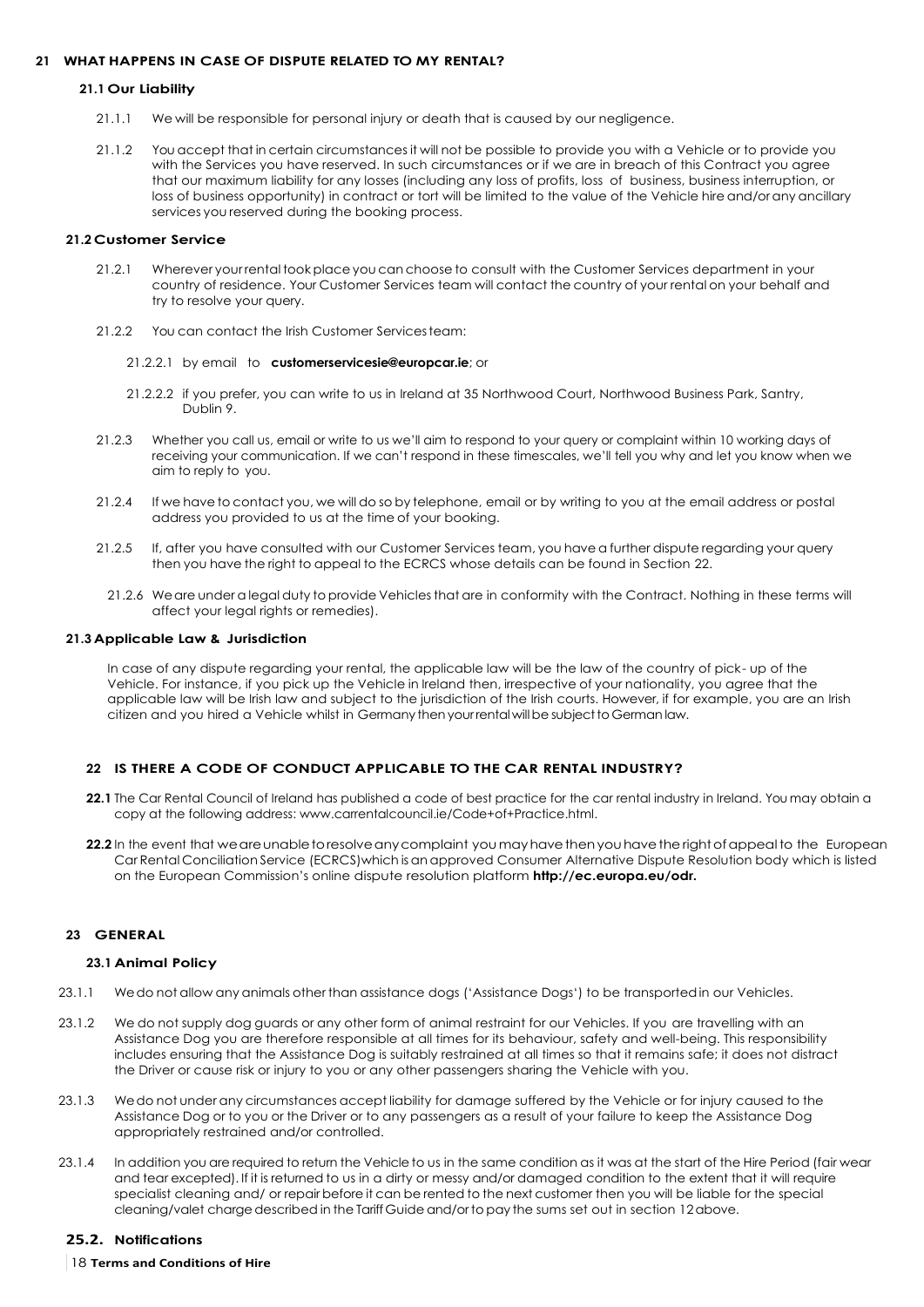All notifications that need to be served on either you or us in regard to your Rental Agreement will be sent to the address indicated in the Rental Agreement unless either of us notifies the other party to the contrary.

#### **25.3. End of Rental Agreement**

- 25.3.1. If you are a consumer we may end the Contract immediately if we discover that any of your belongings havebeen taken away from you topayoff your debts, or a receiving order has been made against you or steps have been taken to make you bankrupt or for you to enter into an individual voluntary arrangement.
- 25.3.2. If you are a company we may end the Contract immediately if you go into any form of insolvency or you call a meeting of creditors or we discover that any of your goods have been taken away from you to pay off your debts or receive adverse information or fraudulent financial information.
- 25.3.3. If you are ending the Contract for one of the reasons set out below the Contract will end immediately and we will refund you in full for any Vehicle which has not been provided or has not been provided properly. The reasons are:
	- wehavetold you about an error ora change in the price or description of the Vehicle you have booked and you do not wish to proceed;
	- we have suspended hire of the Vehicle for technical reasons, or notified you we are going to suspend hire of the Vehicle for technical reasons, in each case for a period of more than 14 days without providing a suitable alternative vehicle to replace the (suspended) Vehicle for the remainder of the Hire Period; or
	- you have a legal right to end the Contract because of something we have done wrong
- 25.3.4. If the Contract ends it will not affect our rights under the Contract including the right to receive and/or claim any amounts which you owe to us under the Contract.
- 25.3.5. If you end the Contract after the Vehicle is delivered to you, you must return the Vehicle to us. If you are ending the Contractbecause wehavetoldyouofan error or change in pricing or description or because you are exercising your legal rights to end the Contractbecauseofsomethingwehavedonewrong then we will pay the costs of return.

#### **24 INSURANCE AND PROTECTION PROVISIONS**

- 24.1 This section summarises the protection and insurance products we offer that are designed to cover your potential financial exposure if any of the following circumstances occur whilst you are renting and using one of our Vehicles. Without them, you will be personally responsible for the financial consequences:
	- 24.1.1 **Liability to a Third Party** which means **other people's** bodily injury or death and / or damage to their property that occurs because of an accident or incident that you may cause.
		- 24.1.1.1 Damagetoathirdparty'sproperty could include a third party's vehicle and its contents, buildings or their contents, machinery or personal possessions.
		- 24.1.1.2 The cost of any business interruptionassociated with either the third party's injury or death and/ or the damage to their property will also form part of this liability.
- 24.1.2 **Damage to or theft of the Vehicle**. This may be a result of a collision or an attempted theft and need to be repaired or it may be so badly damaged that it is irreparable and we write it off; or it may be stolen and not recovered
- 24.1.3 If you are the driver of the Vehicle at the time of a collision and you are responsible for the collision taking place then whilst any injured Passengers may be covered by our Third-Party Liability insurance your own death or injuries, together with the possible associated consequences of it, will not. You can, however, be protected from such circumstances if you purchase any of our Personal Accident protections separately.

#### **24.2 Definitions**

For the purposes of these Insurance and Protection Provisions we have given the following words or expressions a particular meaning:

**Abnormal use** means that your use of the Vehicle whilst you are in charge of it doesn't comply with the Road Traffic laws that prevail and/or does not meet with the requirements of the Local Rental terms and conditions and/or does not meet with the standards of driving that would be expected of a reasonable and prudent driver

**Accident Report** means a full and complete signed statement (including any other document(s)) which records all of the facts of an accident or incident as they occurred (for example, how the event occurred, the nature of the damage to the Vehicle, the location where the incident took place, the dates and circumstances and any potential witness details)

**Basic Protection** means our standard protection productsof collision damage (ordamage liability) waiver and theft waiver covers that are included inrentalsunlessyouselectedtheUSAorCanada asyourcountryofresidenceand optedforarate exclusiveofBasicProtectionwhenbookingyour rental. IfBasicProtection isincludedintherental charge then, as long as you have complied with the Local Rental terms and conditions and have not committed a breach of any applicable laws, your financial liability for the total charge for damage resulting from an accident or incident or the theft or attempted theft of a Vehicle will be no more than the Excess amount

**Bodily Injury (or bodily injury)** means any physical injury or psychological damage suffered by a person thatiscausedas the direct result of an accident; it is not something that is intentionally self-inflicted, and it does not result from sickness or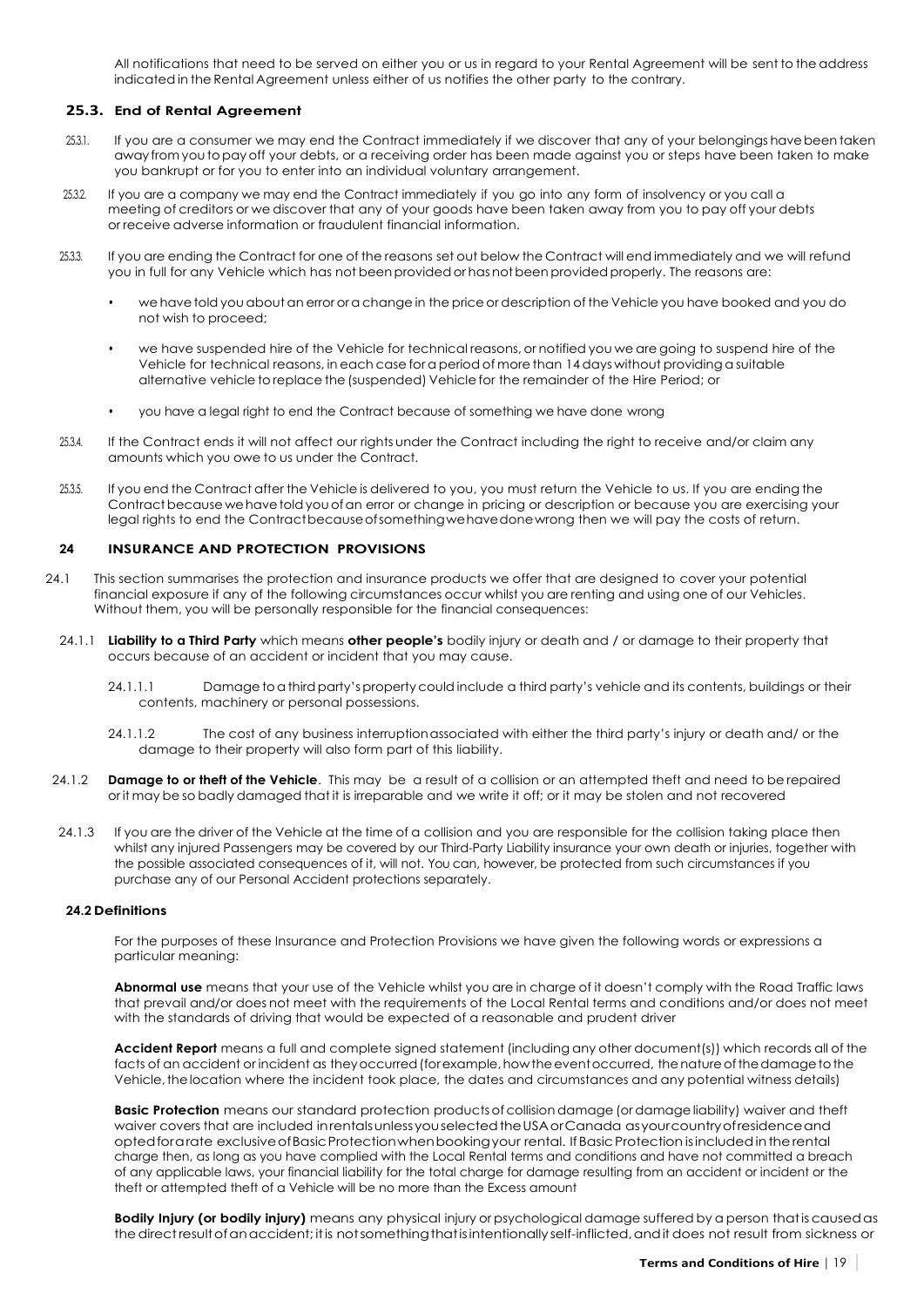**Book value:** means the value of the Vehicle calculated by an industry recognised system which provides a figure that is the difference between the retail value and the trade value of the Vehicle at the time of the incident.

**Collision (or collision)** means the impact of the Vehicle with another fixed or moving body or object

**Excess amount** is a specified sum of money that, provided you have complied with the Local Rental terms and conditions and have not committed a breach of any applicable laws, is the maximum amount wewillchargeyoufor thedamagecaused to the Vehicle as a result of a collision or its attempted theft during the Hire Period; or the loss of a Vehicle if it is written off because it is irreparable or if it is stolen and we do not get it back. The Excess amount is a non-waivable sum that is governed by the conditions of the Protection productyou have purchased.

**Hire Period** means the period of time you wish to rent the Vehicle from us. This is specified on the rental agreement and will not exceed 35 days

**Local Rental terms and conditions** means the documents that, together, form the Contract (as defined in the Terms and Conditions of Hire) which you acknowledge you have read and approved before you sign the rental agreement to rent any Vehicle from us and which set out the rights and obligations that will apply to both you and us throughout the Hire Period

Loss of Use is a charge to take account of our loss of revenue: (i) while the Vehicle is being repaired or while it has been seized; or (ii) on a Vehicle which is a Total Loss (as described in section 12). We calculate Loss of Use on the basis of the daily rental rate set out in the Rental Agreement

**Passenger** means **any person other than the driver** that is being transported or is travelling in or on the Vehicle on a gratuitous basis. A Passenger is viewed as a Third Party under the mandatory Third-Party Liability insurance regimes

Protection (or protection) in these Insurance and Protection Provisions applies to the means by which your financial liability for any damage to or loss of a Vehicle is limited to the Excess amount. It should be noted that this Protection is not provided by way of an insurance policy

**Third Party** means any party to an incident **other than the driver of the Vehicle**. For the avoidance of doubt a Passenger is deemed to be a Third Party

**Third Party Liability insurance** means insurance that provides the driver of a Vehicle with protection against liability for another party's claimsfor damage to his/her property or for bodily injury or death arising out of an incident that occurs whilst you are using the Vehicle. Third Party Cover is a mandatory legal requirement and it is therefore an integral part of our rental service. The price of it is included in the rental charge.

**Vehicle** means the vehicle you will be renting from us or you will be driving with our authorisation.

**We or we/ Us or us / Ours or ours** means Europcar in Ireland.

**You or you / Yours or yours** means any driver that is named on the Rental Agreement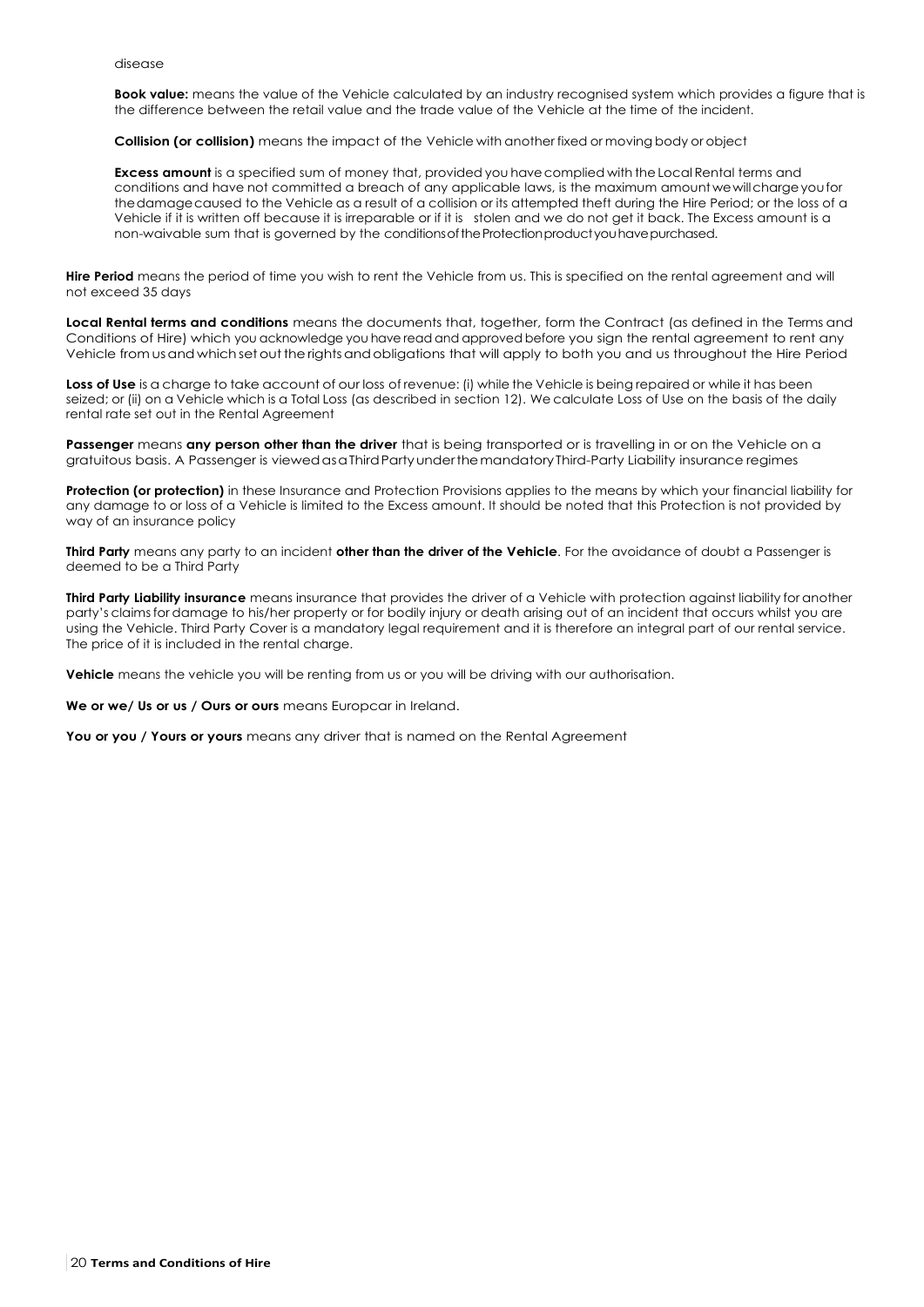#### **24.3 Mandatory Third-Party Liability Insurance**

We are required by the laws of all of the countries in which we operate our vehicle hire services to insure our Vehicles against liability for the claims or actions of Third Parties. Third Party Liability insurance is therefore automatically includedas partofour vehicle hire services and you will be covered for the consequences others may suffer as a direct result of your actions whilst you are driving the Vehicle up to the level legally required by the country in which you are renting the Vehicle (subject to Clause 5).

#### **24.3.1 What am I covered for?**

You will be insured against liability for the following damage that you cause when you are using the Vehicle:

- 24.3.1.1 bodily injury or death suffered by Third Parties; and
- 24.3.1.2 property damage sustained by Third Parties and losses and costs arising as a consequence of the damage.

#### **24.3.2 What is excluded from the cover?**

Third Party Liability insurance does not cover:

- 24.3.2.1 bodily injury or death that you (the driver at the time of the collision) may suffer; or
- 24.3.2.2 anydamagetoorlossofyourpersonalproperty or possessions; or
- 24.3.2.3 any damage caused to the Vehicle

#### **24.3.3 What is the amount of my financial exposure for Third Party Liability?**

You will be covered for the sums owed as a consequence of any Third Party Liability arising as the result of a collision that you may cause up to the level legally required by the country in which you are renting the Vehicle provided you have not committed a breach of any applicable laws (including any relevant road traffic regulations) or the Local Rental terms and conditions.

However, if you didn't comply with those laws and/ or regulations and/or the applicable Local Rental terms and conditions then, whilst our insurer will still fulfil its obligations to Third Parties under the Third Party Liability insurance policy, it may seek to recover from you some or all of the costs it may have paid to that Third Party as a result of the incident.

#### **24.3.4 How to notify us?**

Where anincident occursthat involves Third Parties it is important that you do your utmost to report the collision to us **01 8122880** at the earliest possible opportunity providing full details of both the incident and of the Third Party. This will allow us to defend our case against the Third Party (if you are responsible for the incident) or to recover costs from the Third Party (if the Third Party is responsible for the incident).

#### **PROTECTION PRODUCTS**

#### **24.4 Collision Damage Waiver**

**Our collision damage waiver cover** limits your financialexposure fordamage caused to the Vehicle whilst it is in your care. If you purchase our standard collision damage waiver product and comply with the applicable laws and the Local Rental terms and conditions then we will pay for any damage to the Vehicle that exceeds the Excess amount (including any Engineer's Charge and Loss of Use Charge calculated as indicated in section 12. You can reduce or eliminate the Excess amount by purchasing our Super Damage Waiver, Complete Cover or Premium Cover instead of the Basic Protection package.

Collision damage waiver cover isincluded in the daily rental charge for the majority of rentals unless either the USA or Canada is your country of residence and you opted for a rate exclusive of Basic Protection when booking your rental. In these circumstances the Basic Protection package (which includes collision damage waiver) may notbeincluded in the rate and you will need to confirm to us at the point of collection that you have similar and acceptable waiver cover in place through your credit card before we will release a Vehicle to you. We do not accept personal car insurance policies (except corporate fleet insurance (see section 9.2 of the Terms and Conditions of Hire)) or any third-party waiver products that can be purchased online via a Broker or similar trader.

Collision damage waiver does not cover the loss or theft of or damage to objects or property, (including luggage or goods) that are deposited or kept or transported in or on the Vehicle by you or by any Passenger.

#### **24.4.1 What does this protect me against?**

Collision damage waiver cover limits your liability for damage to the Vehicle to a maximum sum of the Excess amount in circumstances where:

24.4.1.1 you collide with a fixed or moving object;or

24.4.1.2 the Vehicle issubject to an act of vandalism while you are driving or using it; or

24.4.1.3 any glass or lights or reflectors are damaged or broken or tyres are damaged or punctured during a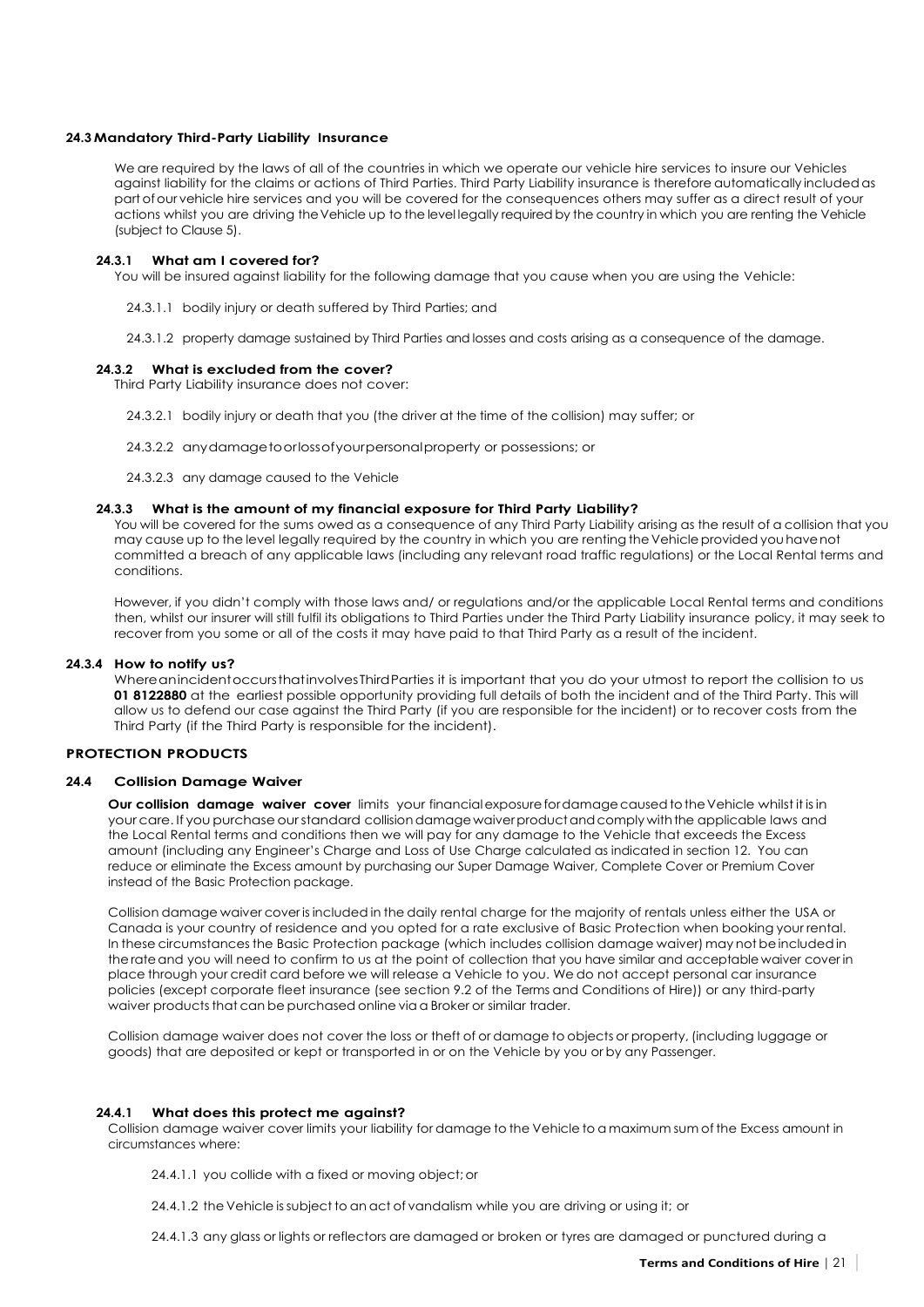collision.

#### **24.4.2 What is excluded from the Protection?**

The Collision Damage Waiver will not operate to limit your liability as set out above in circumstances where the damage to the Vehicle iscaused:

- 24.4.2.1 by the willful acts of the driver;or
- 24.4.2.2 by an explosion or fire in (or to) the Vehicle because you are using it to transport dangerous goods (*dangerous goods being any product or substance that, due to its nature and/ or main characteristics, is reasonably considered to be dangerous and which, if not transported with appropriate caution and safety, could cause harm to the Vehicle, and to any Third Party within a reasonable distance of the Vehicle*); or
- 24.4.2.3 by the Vehicle hitting a bridge, car park barrier or other overhead object; or
- 24.4.2.4 by its total or partial theft or an act of vandalism whilst the Vehicle is left unattended; or
	- 24.4.2.4.1 by your negligence (*which is behaviourthat falls below the standards expected of a reasonably sensible person in similar circumstances*) or the negligence of your Passengers (*for example a fire caused by the use or disposal of cigarettes, e-cigarettes or cigars*); or
	- 24.4.2.4.2 because the keys are lost or stolen or damaged

Loss of or damage to your own property that is being transported or kept in or on the Vehicle during the Hire Period is not covered by the Collision Damage Waiver.

#### **24.4.3 What must I do to benefit from the Protection?**

You must:

- 24.4.3.1 \*\*\* purchase the protection if it is not included in the rental charge;
- 24.4.3.2 \*\*comply with Local Rental terms and conditions and all applicable law and local traffic regulation when you are driving the Vehicle;
- 24.4.3.3 \*\*notify us within 24 hours of the date on which the incident took place and, in any event, before the end of your Hire Period. Notification shouldbemadeontelephone number **01 8122880** providing full details of the incident.
- \*\* these are the minimum requirements.

#### **24.4.4 What is the amount of my financial exposure?**

If you have not purchased this Protection and during the Hire Period the Vehicle is damaged, you will not benefit from the limitation of liability set out above and you will be liable to pay us the sums set out in section 12 above in full. If you have purchased this Protection and, provided you have complied with the Local Rental terms and conditions and the applicablelaw androadtrafficregulations,then the maximum you will have to pay us is the Excess amount plusany other applicable charges asset out in the Tariff Guide.

#### **24.5 Theft Waiver**

Our *theft waiver* cover limits your financial exposure for loss of the Vehicle if it is stolen or if it is damaged because it is subject to an attempted theft or the Vehicle is subject to an act of vandalism during the Hire Period. If you have purchased this product then, provided you have complied with the Local Rental terms and conditions, we will pay for the costs arising from the theft, attempted theft, or act of vandalism that are greater than the Excess amount.

Theft waiver cover is included in the daily rental charge for the majority of rentals unless you selected the USA or Canada as your country of residence and opted for a rate exclusive of Basic Protection when booking your rental. In these circumstances the Basic Protection package (which includes theft waiver cover) will not be included in the rate and you will need to confirm to us at the point of collection that you have similar and acceptable waiver cover in place through your credit card before we will release a Vehicle to you. We do not accept personal car insurance policies (except corporate fleet insurance (see section 9.2 of the Terms and Conditions of Hire)) or any third-party waiver products that can be purchased online via a Broker or similar trader.

#### **24.5.1 What am I protected against?**

Theft waiver cover protects you against liability for any amount greater than the Excess amount in circumstances of:

- the theft of the Vehicle and any Accessories following an occurrence of breaking and entering (*Accessories being any supplementary component that is installed in or on the Vehicle that improves its specification*)
- the attempted theft of the Vehicle and of any Accessories
- any act of vandalism to the Vehicle whilst it is stationary and left unattended by you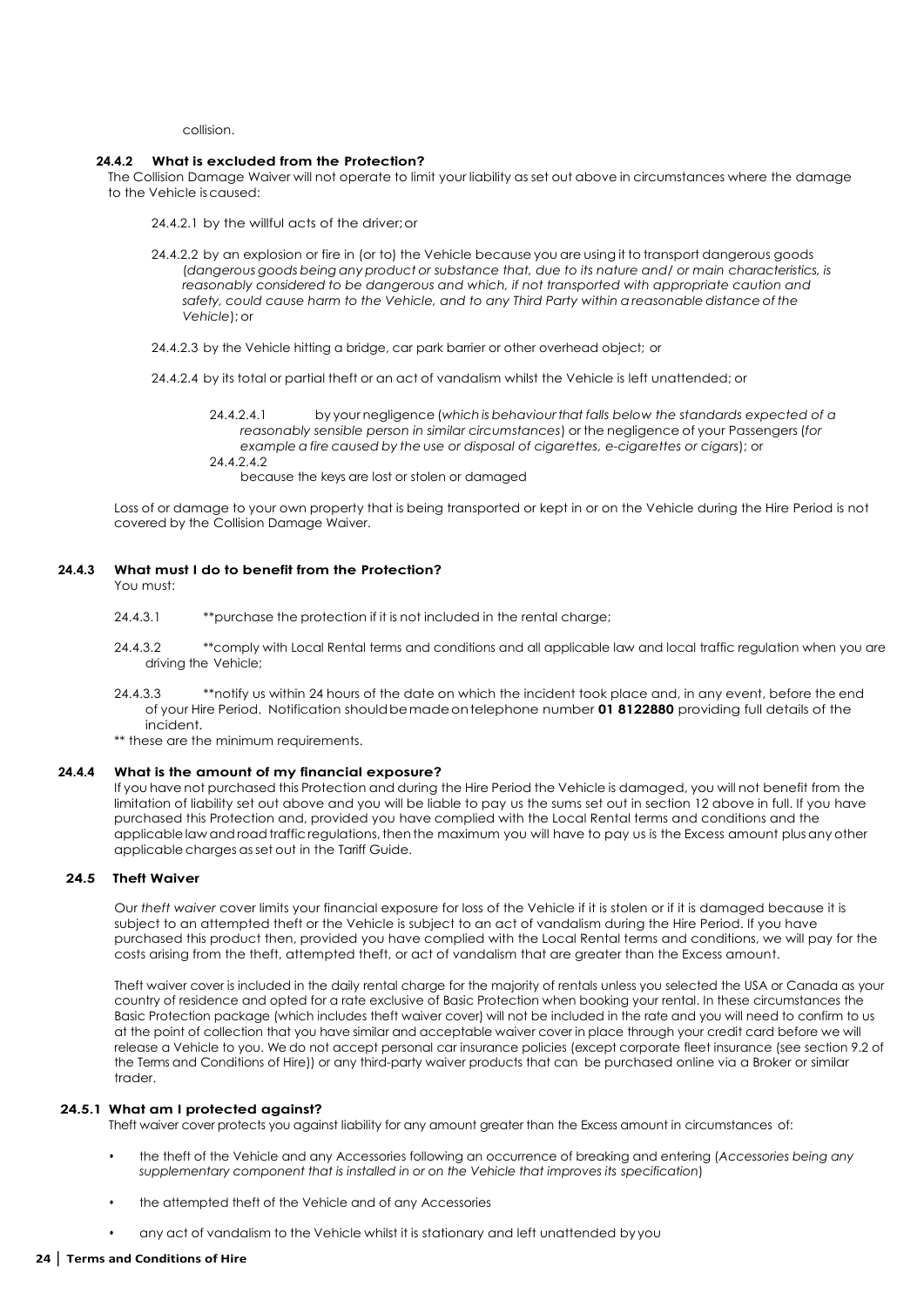• any glass or lights or reflectors that may be damaged orbroken ortyresthataredamagedor punctured as a result of the theft

#### **24.5.2 What is excluded from the Protection?**

Theft waiver cover will not protect you and you will not benefit from the limitation of liability set out above in the following circumstances:

- 24.5.2.1 If the Vehicle is stolen or damaged because of your negligence or more specifically (but without limitation) as a result of keys being left in the Vehicle whilst it is unattended or having been delivered to an unauthorised person; your failure to use the anti-theft system appropriately when the Vehicle is left unattended, any failure by you to return the keys to us or if you left the Vehicle unlocked when you weren't using it;
- 24.5.2.2 Theft of or damage to personal and / or work-related goods or possessions and any goods being transported in or on the Vehicle.

#### **24.5.3 What must I do to benefit from the cover?**

You must:

- 24.5.3.1 \*\*\* purchase the product if this is not included in the rental charge;
- 24.5.3.2 \*\*comply with Local Rental terms and conditions as they apply to the theft or potential theft of a Vehicle
- 24.5.3.3 \*\*notify the local police of any incident or event immediately or as soon as is reasonably practicable and provide us with the police report or evidence that the theft has been notified to the police.
- 24.5.3.4 Notify the pick-up station of the theft andreturn the keys.
- 24.5.3.5 Notify the pick-up station, within 24 hours of the time you discover the Vehicle is missing and forward the keys to us at the place you picked the Vehicle up.

\*\* these are the minimum requirements.

#### 24.5.4 **What is the amount of my financial exposure?**

If, during your rental, the Vehicle is stolen or is damagedinanattempted theftordue to vandalism and you have not purchased theft waiver cover then you will be liable to pay us, in full, the relevant sums set out in section 12 above.

With theft waiver cover, provided you have complied with the Local Rental terms and conditions, the maximum you will have to pay us is the Excess amount plus any other applicable charges as set out in the Tariff Guide.

#### **OTHER PRODUCTS**

You can choose to limit your financial exposure further by purchasing the following Protection products. Please be aware that there are nevertheless exclusions as described below.

#### **25.1 Personal Benefits Membership**

What am I protected for?

The premium for Personal Benefits Membership covers the driver for personal injuries or fatalities up to €31,750 in the event of an accident while in the vehicle.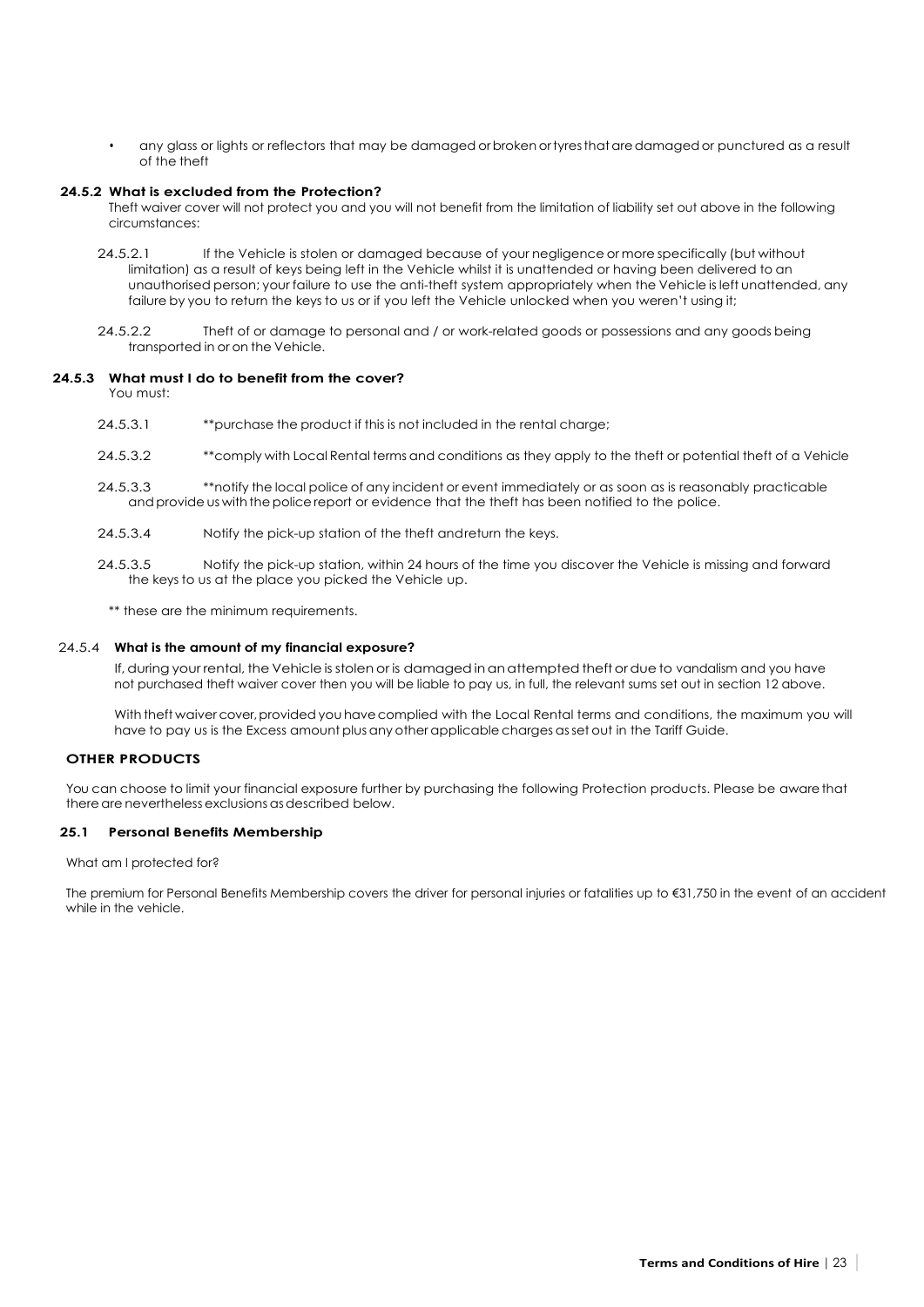

**Tariff Guide May 2019**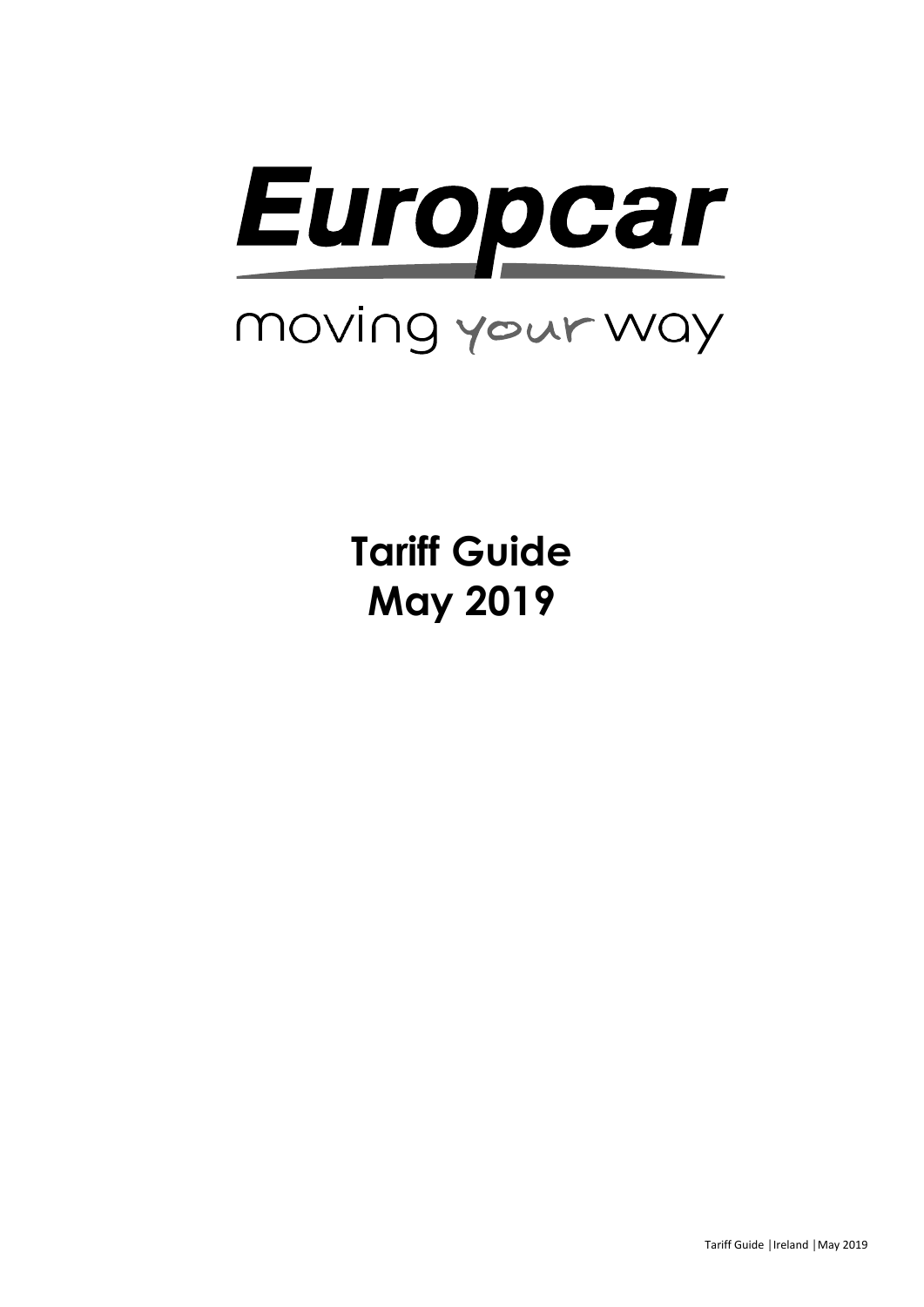The following are products we offer that you may buy when you pick up the Vehicle. These are not included in the rental charges. Some are optional:

| <b>General Products</b>  |                                                                                                                        | Per day | Per rental | Max charge |
|--------------------------|------------------------------------------------------------------------------------------------------------------------|---------|------------|------------|
| <b>Additional Driver</b> | Applies to each additional driver                                                                                      | €10.22  |            |            |
| <b>Baby Seat</b>         | Applies to each seat provided. If there is<br>more than 1 seat per rental, a maximum<br>charge of $€80.00$ will apply. | €8.00   |            | €50.00     |
| Child Seat               | Applies to each seat provided. If there is<br>more than 1 seat per rental, a maximum<br>charge of $€80.00$ will apply. | €8.00   |            | €50.00     |
| <b>Booster Seat</b>      | Applies to each seat provided. If there is<br>more than 1 seat per rental, a maximum<br>charge of $€80.00$ will apply. | €8.00   |            | €50.00     |
| Non-Return of Child Seat | In the event the equipment is not returned,<br>this charge will apply                                                  |         | €150.00    |            |
| SatNav/GPS               |                                                                                                                        | €12.00  |            | €90.00     |
| Non-Return of SatNav/GPS | In the event the equipment is not returned,<br>this charge will apply                                                  |         | €200.00    |            |
| Trolley                  |                                                                                                                        | €10.00  |            | €50.00     |
| Non-Return of Trolley    | In the event the equipment is not returned,<br>this charge will apply                                                  |         | €120.00    |            |

| <b>Services</b>                       |                                                                                    | Per day | Per rental          | Max charge |
|---------------------------------------|------------------------------------------------------------------------------------|---------|---------------------|------------|
| One Way within Republic of<br>Ireland | For returns to a location different to that of<br>pickup                           |         | $€0.00 - €100.00$   |            |
| One Way to Northern<br><b>Ireland</b> | BFST05 & BFST06 Only                                                               |         | €147.55             |            |
| Unapproved International<br>One Way   | Penalty                                                                            |         | €5,000.00           |            |
| Cross Border Travel                   | Allowed into Northern Ireland Only - Cars not<br>allowed off the island of Ireland |         | €34.05              |            |
| Meet Late Arrivals                    | For delayed flights that land over 30 minutes<br>after our branch closing time     |         | €40.00              |            |
| Out of Hours                          | On request only                                                                    |         | €40.00              |            |
| Delivery / Collection                 | On request only                                                                    |         | €35.00 plus mileage |            |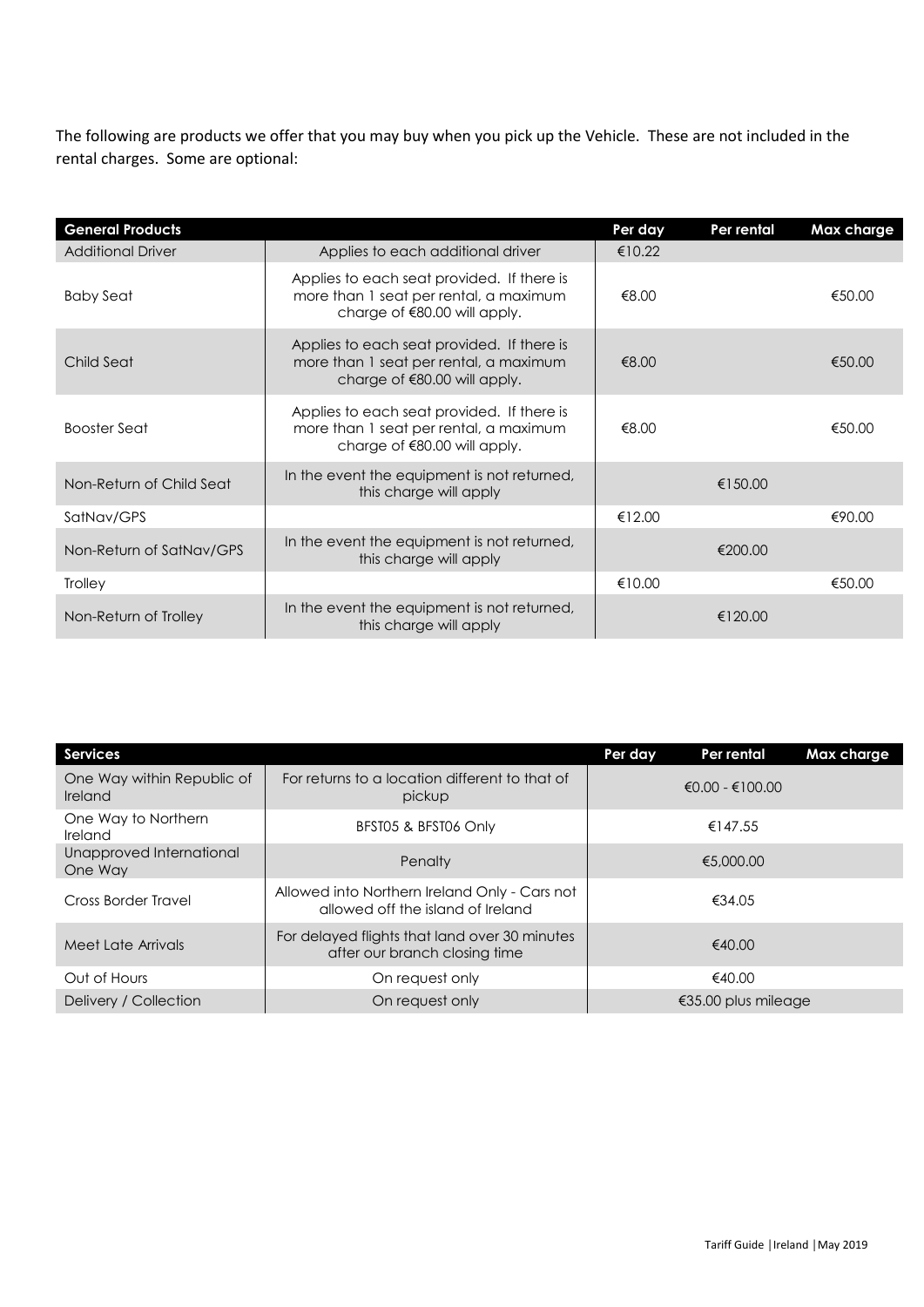| <b>Convenience Products</b>               |                                                                                                                                                                                                                                                                                                        | Per day           | Per rental         | <b>Max charge</b> |
|-------------------------------------------|--------------------------------------------------------------------------------------------------------------------------------------------------------------------------------------------------------------------------------------------------------------------------------------------------------|-------------------|--------------------|-------------------|
| Arrive and Drive (Dublin<br>Airport Only) | This applies if you wish to collect your<br>vehicle from the car park at Dublin Airport<br>Terminal 1 or Terminal 2                                                                                                                                                                                    |                   | €35.00             |                   |
| Deliver and Collect (TUI<br>Only)         | Houseboat delivery/collection                                                                                                                                                                                                                                                                          |                   | €175.00            |                   |
| Upgrade                                   | Optional charge if you upgrade your<br>vehicle on collection or during your rental                                                                                                                                                                                                                     | $€1.00 - €300.00$ |                    |                   |
| Prepaid Fuel                              | Customers can choose our prepaid fuel<br>option at the beginning of their rental at<br>our special discounted rates. For the<br>driver's convenience, there is no need to<br>refill the car. With this option, no refunds<br>will be given for unused fuel. Prices for this<br>option are set locally. |                   | discounted<br>rate |                   |
| <b>Standard Refuelling</b>                | Customers can return the car as they wish.<br>Should the car return less than full, the<br>customer will be charged a local refuelling<br>fee plus the standard fuel price per litre.                                                                                                                  |                   | local rate         |                   |
| Refuelling Service Charge                 |                                                                                                                                                                                                                                                                                                        |                   | €20.00             |                   |

| <b>Surcharges</b>   |                                                                | Per day | Per rental | Max charge |
|---------------------|----------------------------------------------------------------|---------|------------|------------|
| Airport Pickup      | Applies unless airport surcharge is included<br>in your rate   |         | €28.38     |            |
| Location Surcharge  | Applies unless location surcharge is<br>included in your rate  |         | €28.38     |            |
| Vehicle Licence Fee | Applies unless vehicle licence fee is<br>included in your rate | €4.07   |            |            |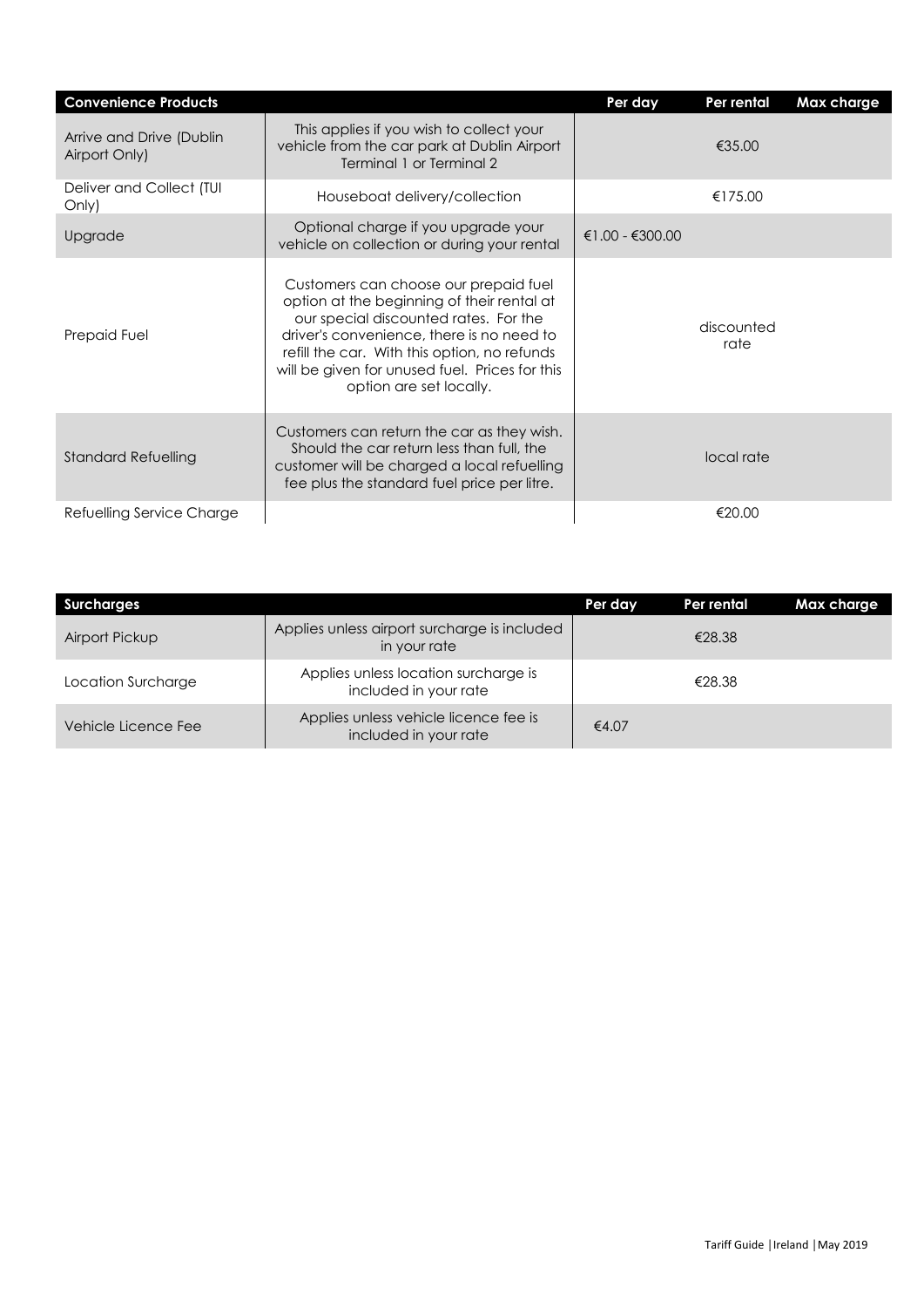| <b>Additional Fees</b>                    |                                                                                                                                                                                                                                                                                                                                                                                                               | Per day             | Per rental | Max charge |
|-------------------------------------------|---------------------------------------------------------------------------------------------------------------------------------------------------------------------------------------------------------------------------------------------------------------------------------------------------------------------------------------------------------------------------------------------------------------|---------------------|------------|------------|
| <b>Valeting Fee</b>                       | In the event of excessively dirty interior                                                                                                                                                                                                                                                                                                                                                                    |                     | €100.00    |            |
| Lost/Stolen Key<br>Replacement            | The cost to replace lost, stolen or<br>damaged keys can be up to €500<br>depending on the make and model of the<br>Vehicle                                                                                                                                                                                                                                                                                    |                     | €500.00    |            |
| Reservation Amendment<br>Fee              | To cover our administration costs each<br>time you amend any details of your<br>booking before the Hire Period is due to<br>start and you give us less than 48 hours'<br>notice of the change or for any<br>modifications you may wish to make once<br>the Hire Period has started                                                                                                                            |                     | €10.00     |            |
| No Show Fee                               | This charge will apply if you did not cancel<br>your pre-paid booking and you do not<br>collect your Vehicle                                                                                                                                                                                                                                                                                                  |                     | €95.00     |            |
| <b>Cancellation Fee</b>                   | This charge will be made if you tell us you<br>wish to cancel your prepaid booking, but<br>you give us less than 48 hours' notice                                                                                                                                                                                                                                                                             |                     | €50.00     |            |
| Fine Admin Fee                            | Applies if we have to provide your details<br>to any third parties (for example for unpaid<br>speeding fines)                                                                                                                                                                                                                                                                                                 |                     | €30.00     |            |
| <b>Unpaid Charges Admin Fee</b>           | Applies if we have to recover unpaid<br>charges associated with your rental.<br>Reasonable legal fees, statutory court<br>costs and interest may be payable in<br>addition to this fee                                                                                                                                                                                                                        |                     | €30.00     |            |
| Third Party Admin Fee                     | Applies if we have to provide your details<br>to any third parties (for example for unpaid<br>parking charges)                                                                                                                                                                                                                                                                                                |                     | €30.00     |            |
| Damage Admin Fee                          | Applies if we have to charge you for<br>damage (other than light damage or<br>tyre replacements) caused to the<br>Vehicle whilst you are in possession of it.<br>This charge pays for the back-office<br>resources required to process associated<br>paperwork with respect to serious<br>damage and total loss, including<br>calculation of the applicable Loss of Use<br>Fee and liaison with the engineer. |                     | tbd        |            |
| Non-Declaration of<br><b>Accident Fee</b> | In the event of an accident that is not<br>reported by the driver, a non-<br>declaration fee will apply to cover the<br>cost of back office resources needed<br>to complete any claims documents                                                                                                                                                                                                              |                     | €200.00    |            |
| <b>AA Callout Fee</b>                     |                                                                                                                                                                                                                                                                                                                                                                                                               |                     | €141.88    |            |
| Carbon Offset                             | Optional donation to                                                                                                                                                                                                                                                                                                                                                                                          |                     | €3.00      |            |
| Overseas Admin Fee                        | Vehicles in breach of our Terms &<br>Conditions will have an admin fee applied<br>to cover the cost of back office resources<br>to track the vehicle until its return                                                                                                                                                                                                                                         |                     | €200.00    |            |
| Overseas Breakdown Fee                    |                                                                                                                                                                                                                                                                                                                                                                                                               | €50.00              |            |            |
| <b>Additional Rental Days</b>             | The local daily rate at the time of rental will<br>apply                                                                                                                                                                                                                                                                                                                                                      | $€1.00-$<br>€200.00 |            |            |
| Unauthorised Extension Fee                | Applies if you don't let us know that you<br>wish to extend the length of your Hire<br>Period at least 2 working hours before it is<br>due to be returned to us                                                                                                                                                                                                                                               |                     | €50.00     |            |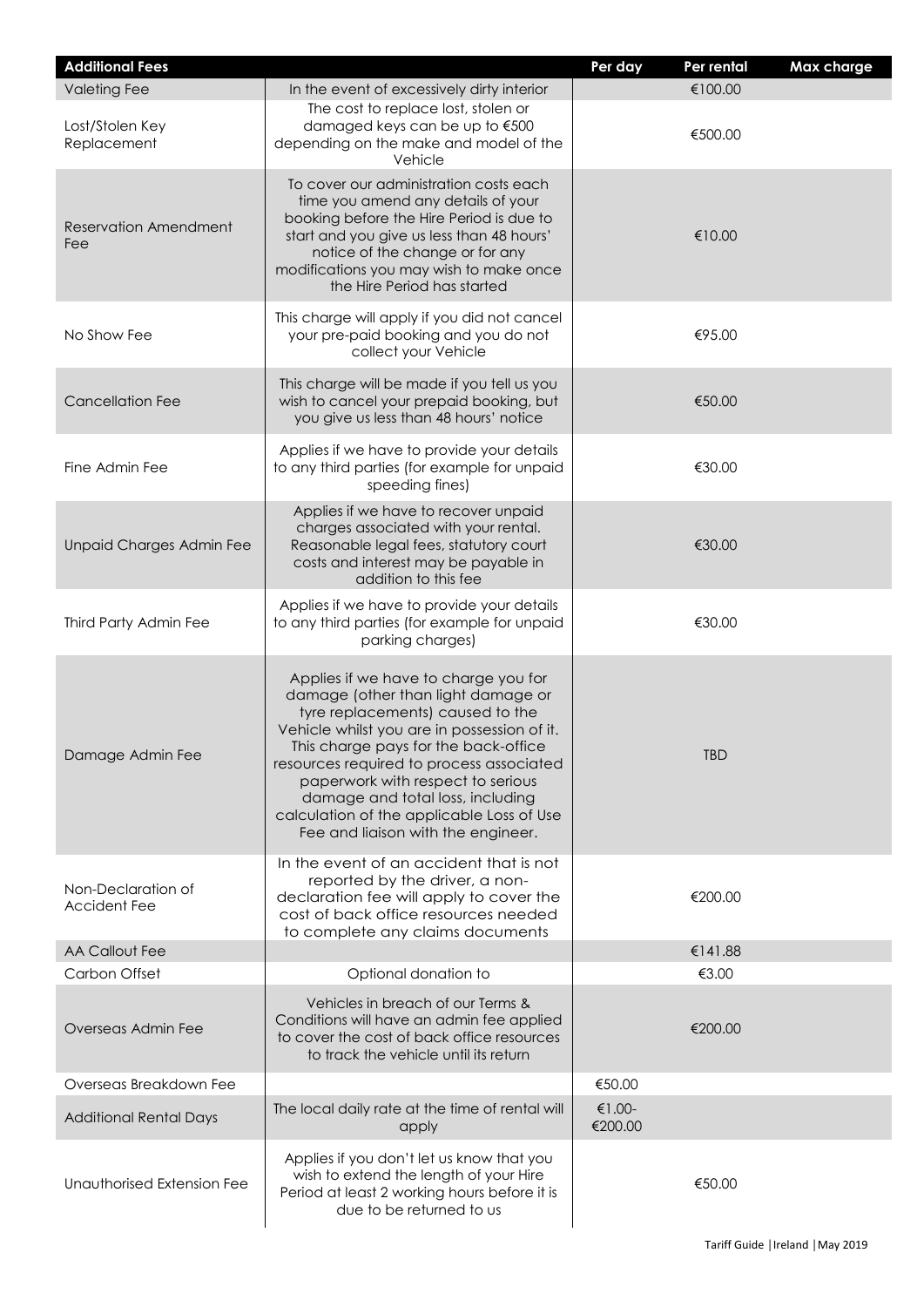#### **Excess reduction products for US and Canadian Renters only**

|             | Liability for<br>Vehicle | Collision<br><b>Damage</b><br><b>Waiver</b> | <b>Theft Waiver</b> | <b>Excess with</b><br><b>CDW &amp; THW</b> | Protection<br><b>Plus</b> |
|-------------|--------------------------|---------------------------------------------|---------------------|--------------------------------------------|---------------------------|
|             |                          | (CDW)                                       | (THW)               |                                            | (PP)                      |
| <b>SIPP</b> |                          | 0% vat                                      | 0% vat              |                                            | 0% vat                    |
| <b>MBMN</b> | Full value               | 16.00                                       | 8.00                | 1500                                       | 10.00                     |
| <b>EBMN</b> | Full value               | 16.00                                       | 8.00                | 1500                                       | 10.00                     |
| <b>EDMN</b> | Full value               | 16.00                                       | 8.00                | 1500                                       | 10.00                     |
| <b>CDMN</b> | Full value               | 16.00                                       | 8.00                | 1500                                       | 10.00                     |
| <b>CDMR</b> | Full value               | 16.00                                       | 8.00                | 1500                                       | 10.00                     |
| <b>CDMD</b> | Full value               | 16.00                                       | 8.00                | 1500                                       | 10.00                     |
| <b>EDAN</b> | Full value               | 19.50                                       | 9.25                | 1600                                       | 10.00                     |
| <b>CDAN</b> | Full value               | 19.50                                       | 9.25                | 1600                                       | 10.00                     |
| <b>CDAR</b> | Full value               | 19.50                                       | 9.25                | 1600                                       | 10.00                     |
| <b>IDMN</b> | Full value               | 19.50                                       | 9.25                | 1800                                       | 10.00                     |
| <b>IDMR</b> | Full value               | 19.50                                       | 9.25                | 1800                                       | 10.00                     |
| <b>IDMD</b> | Full value               | 19.50                                       | 9.25                | 1800                                       | 10.00                     |
| <b>CWMR</b> | Full value               | 19.50                                       | 9.25                | 1800                                       | 10.00                     |
| <b>IWMR</b> | Full value               | 19.50                                       | 9.25                | 1800                                       | 10.00                     |
| <b>IDAN</b> | Full value               | 19.50                                       | 9.25                | 1800                                       | 10.00                     |
| <b>IDAR</b> | <b>Full value</b>        | 19.50                                       | 9.25                | 1800                                       | 10.00                     |
| <b>IDAD</b> | Full value               | 19.50                                       | 9.25                | 1800                                       | 10.00                     |
| <b>IFAR</b> | Full value               | 22.00                                       | 11.00               | 2000                                       | 10.00                     |
| <b>IFMR</b> | Full value               | 22.00                                       | 11.00               | 2000                                       | 10.00                     |
| <b>IFMD</b> | Full value               | 22.00                                       | 11.00               | 2000                                       | 10.00                     |
| <b>FDMR</b> | Full value               | 22.00                                       | 11.00               | 2000                                       | 10.00                     |
| <b>FDAR</b> | Full value               | 22.00                                       | 11.00               | 2000                                       | 10.00                     |
| <b>SVMN</b> | Full value               | 22.00                                       | 11.00               | 2500                                       | 10.00                     |
| <b>SVMR</b> | Full value               | 22.00                                       | 11.00               | 2500                                       | 10.00                     |
| <b>PVMR</b> | Full value               | 22.00                                       | 11.00               | 2500                                       | 10.00                     |
| <b>PDAR</b> | Full value               | 22.00                                       | 11.00               | 2500                                       | 10.00                     |
| SVAN        | Full value               | 22.00                                       | 11.00               | 2500                                       | 10.00                     |
| <b>SVAR</b> | Full value               | 22.00                                       | 11.00               | 2500                                       | 10.00                     |
| <b>PVAR</b> | Full value               | 22.00                                       | 11.00               | 2500                                       | 10.00                     |

**Collision Damage Waiver** reduces the driver's financial responsibility for damage from the full value of the Vehicle to the standard CDW excess amount.

**Theft Waiver** reduces the driver's financial responsibility for theft and/or damage arising from theft/attempted theft from the full value of the Vehicle to the standard CDW excess amount.

**Protection Plus** covers the driver against any charges that their credit card does not protect against (e.g. towing charges).

In addition to the CDW and THW products, customers can also purchase the excess reduction products below.

Excluding the excess, all rates are per day in €uro.